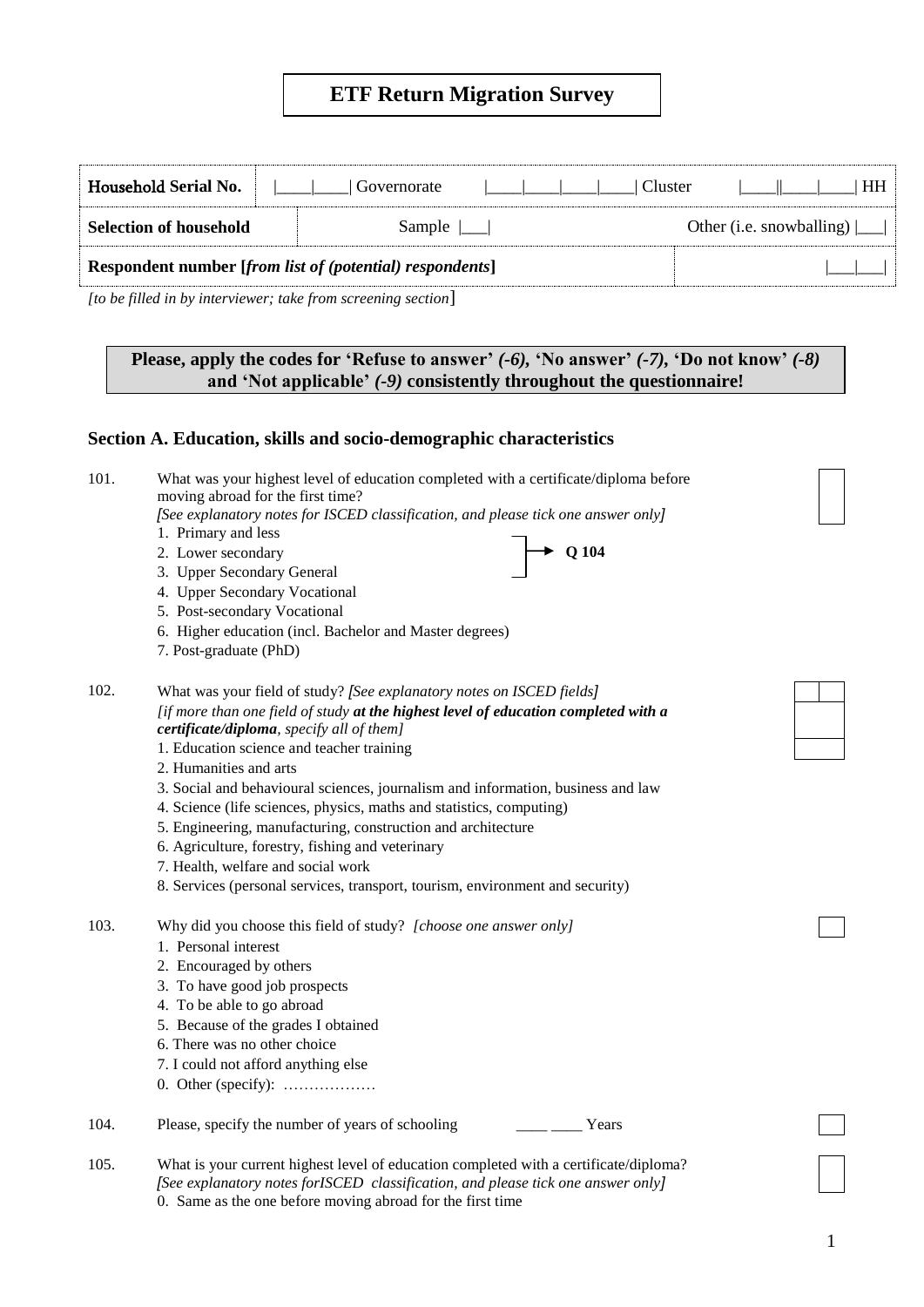|      | 1. Primary school<br>2. Lower secondary<br>Q 107<br>3. Upper Secondary General<br>4. Upper Secondary Vocational<br>5. Post-secondary Vocational<br>6. Higher education (incl. Bachelor and Master degrees)<br>7. Post-graduate (PhD)                                                                                                                                                                                                                                                                                                                                                                                                                                                                   |  |
|------|--------------------------------------------------------------------------------------------------------------------------------------------------------------------------------------------------------------------------------------------------------------------------------------------------------------------------------------------------------------------------------------------------------------------------------------------------------------------------------------------------------------------------------------------------------------------------------------------------------------------------------------------------------------------------------------------------------|--|
| 106. | What was the field of your additional study? [See explanatory notes on ISCED fields]<br>[if more than one field of study at the highest level of education completed with a<br>certificate/diploma, specify all of them]<br>1. Education science and teacher training<br>2. Humanities and arts<br>3. Social and behavioural sciences, journalism and information, business and law<br>4. Science (life sciences, physics, maths and statistics, computing)<br>5. Engineering, manufacturing, construction and architecture<br>6. Agriculture, forestry, fishing and veterinary<br>7. Health, welfare and social work<br>8. Services (personal services, transport, tourism, environment and security) |  |
| 107. | Please, specify the number of years of schooling<br>Years                                                                                                                                                                                                                                                                                                                                                                                                                                                                                                                                                                                                                                              |  |
| 108. | Do you intend to attend any further education or training?<br>1. Yes<br>$\rightarrow$ Q 110<br>2. No                                                                                                                                                                                                                                                                                                                                                                                                                                                                                                                                                                                                   |  |
| 109. | If yes, in what field? [See explanatory notes on ISCED fields]<br>1. Education science and teacher training<br>2. Humanities and arts<br>3. Social and behavioural sciences, journalism and information, business and law<br>4. Science (life sciences, physics, maths and statistics, computing)<br>5. Engineering, manufacturing, construction and architecture<br>6. Agriculture, forestry, fishing and veterinary<br>7. Health, welfare and social work<br>8. Services (personal services, transport, tourism, environment and security)                                                                                                                                                           |  |
| 110. | Do you agree or disagree with the statement that education helps people to improve their<br>living standards?<br>1. Strongly agree<br>2. Agree<br>3. Disagree<br>4. Strongly disagree                                                                                                                                                                                                                                                                                                                                                                                                                                                                                                                  |  |
| 111. | Do you agree or disagree with the statement that it is important to invest in education?<br>1. Strongly agree<br>2. Agree<br>3. Disagree<br>4. Strongly disagree                                                                                                                                                                                                                                                                                                                                                                                                                                                                                                                                       |  |
| 112. | Do you agree or disagree with the statement that reaching a higher level of education at home<br>facilitates finding a better job abroad?<br>1. Strongly agree<br>2. Agree<br>3. Disagree<br>4. Strongly disagree                                                                                                                                                                                                                                                                                                                                                                                                                                                                                      |  |

113. What language did you speak at home as a child?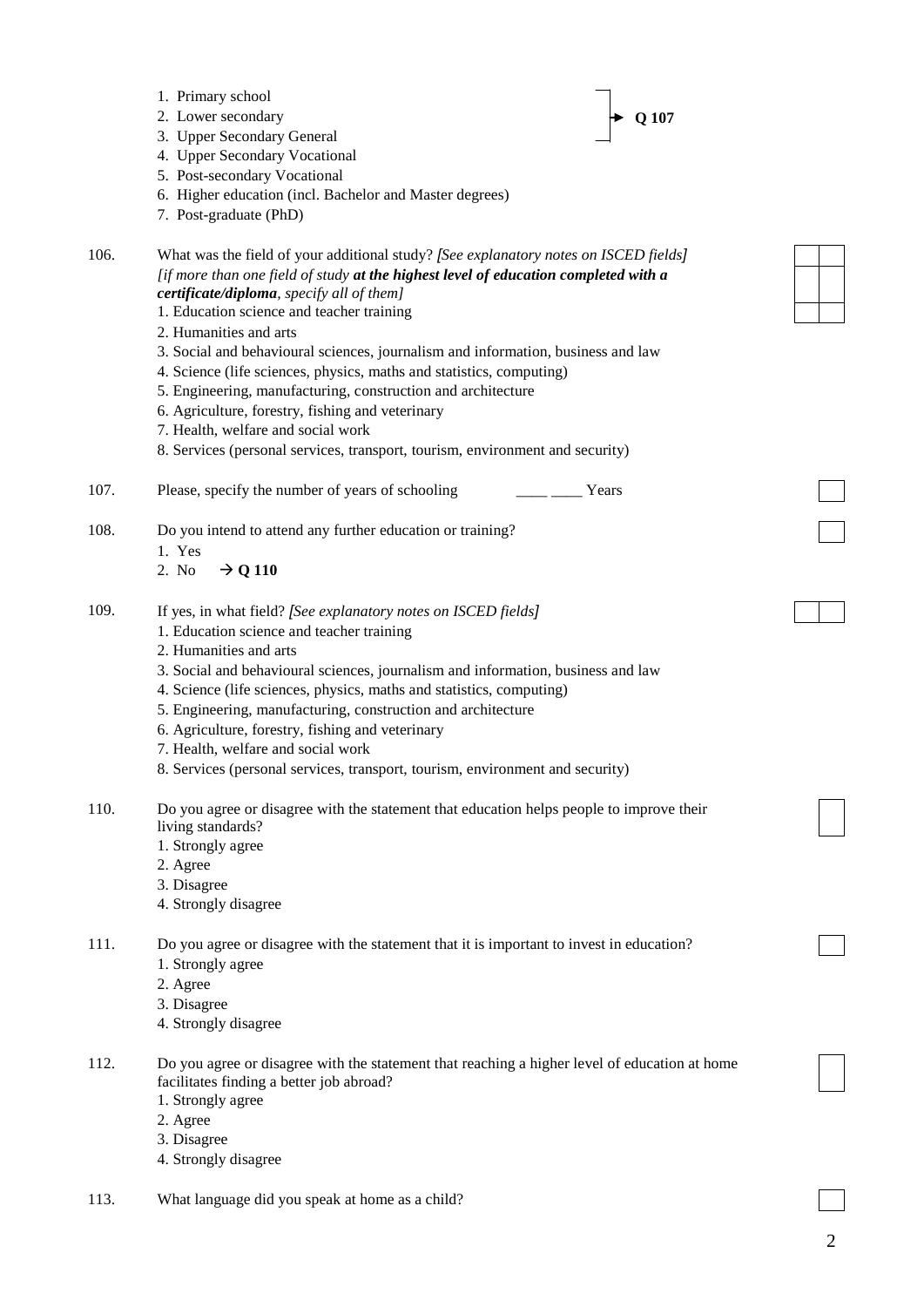|      |                              |   |                |                                                                                            | Do not speak at all Basic knowledge Good knowledge Excellent knowledge |  |  |
|------|------------------------------|---|----------------|--------------------------------------------------------------------------------------------|------------------------------------------------------------------------|--|--|
|      | 1. English                   |   | 2              | 3                                                                                          | 4                                                                      |  |  |
|      | 2. French                    |   | 2              | 3                                                                                          | 4                                                                      |  |  |
|      | 3. Russian                   |   | 2              | 3                                                                                          | 4                                                                      |  |  |
|      | 4. Italian                   |   | 2              | 3                                                                                          | 4                                                                      |  |  |
|      | 5. Greek                     |   | $\overline{2}$ | 3                                                                                          | 4                                                                      |  |  |
|      | 6. Arabic                    |   | $\overline{2}$ | 3                                                                                          | 4                                                                      |  |  |
|      | 7. Spanish                   |   | 2              | 3                                                                                          | 4                                                                      |  |  |
|      | 8. German                    |   | $\overline{c}$ | 3                                                                                          | 4                                                                      |  |  |
|      | 9. Berber                    |   | 2              | 3                                                                                          | 4                                                                      |  |  |
|      | 10. Georgian                 |   | 2              | 3                                                                                          | 4                                                                      |  |  |
|      | 11. Armenian                 |   | 2              | 3                                                                                          | 4                                                                      |  |  |
|      | 12. Azeri                    |   | 2              | 3                                                                                          | 4                                                                      |  |  |
|      | 13. Turkish                  |   | 2              | 3                                                                                          | 4                                                                      |  |  |
|      | 0. Other (specify)           | 1 | $\overline{2}$ | 3                                                                                          | 4                                                                      |  |  |
| 115. |                              |   |                | What is your current marital status? <i>[tick one answer only]</i> [See explanatory notes] |                                                                        |  |  |
|      | 1. Never married             |   |                |                                                                                            |                                                                        |  |  |
|      | 2. Married / Living together |   |                |                                                                                            |                                                                        |  |  |
|      | 3. Divorced / Separated      |   |                |                                                                                            |                                                                        |  |  |
|      |                              |   |                |                                                                                            |                                                                        |  |  |

………………………………………………………………………………………………….

- 4. Widowed
- 116. Do you have any children?
	- 1. Yes 2. No  $\rightarrow$  Q201
- 117. How many child(ren) do you have?
	- 1. Aged 0-6 years
	- 2. Aged 7-17 years
	- 3. Aged 18 years or over

### **Section B. Migration History**

We would now like to ask you some questions about your time abroad.

201. Could you please specify each migration (moving abroad) experience, your destination and the length of your stay, including the specific dates of entry to and exit from each destination country? *[count only periods of 3 months and more working and living abroad continuously; record all migration (moving abroad) experiences in chronological order] [see explanatory notes for the list of countries]*

| <b>Destination Country</b> |  | <b>Entry date</b> |      | <b>Exit date</b> |      | Length of stay |        |
|----------------------------|--|-------------------|------|------------------|------|----------------|--------|
|                            |  | Month             | Year | Month            | Year | Years          | Months |
|                            |  |                   |      |                  |      |                |        |
| $= FDC^*$                  |  |                   |      |                  |      |                |        |
|                            |  |                   |      |                  |      |                |        |
| C.                         |  |                   |      |                  |      |                |        |
| 4.                         |  |                   |      |                  |      |                |        |
| J.                         |  |                   |      |                  |      |                |        |
| O.                         |  |                   |      |                  |      |                |        |

\* FDC=First destination country

| 202. | As total, how long did you live and work abroad? <i>[refer to overall period]</i> |
|------|-----------------------------------------------------------------------------------|
|      | $\frac{1}{\sqrt{1-x}}$ year(s) $\frac{1}{\sqrt{1-x}}$ months                      |

 $year(s)$  months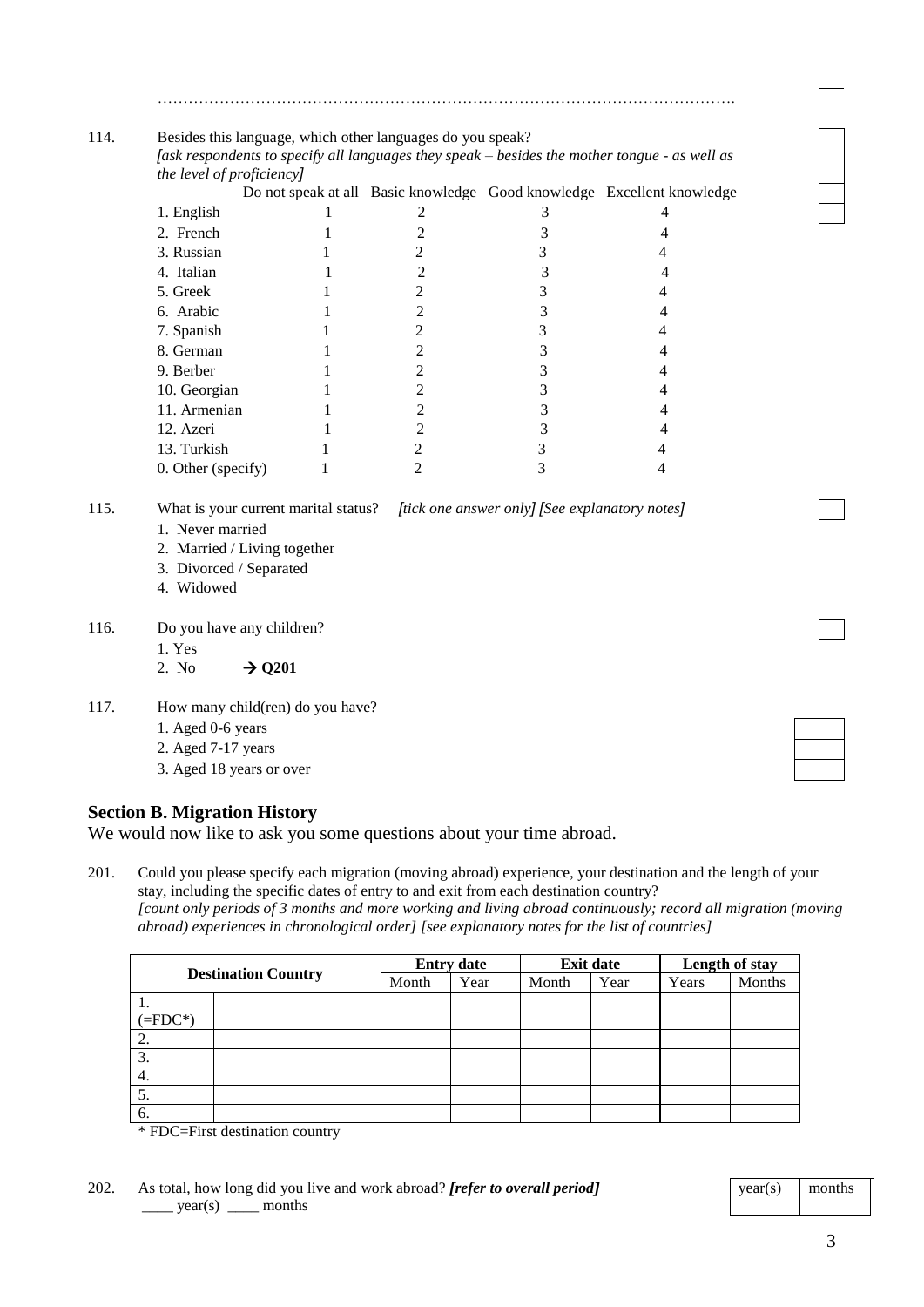|      | [Note: record years, then months.]                                                                                                         |  |  |  |
|------|--------------------------------------------------------------------------------------------------------------------------------------------|--|--|--|
| 203. | Please give me your reasons for leaving <b>Armenia</b> (survey country)                                                                    |  |  |  |
|      | [Answers not to be prompted, wait for a spontaneous reaction of a respondent]                                                              |  |  |  |
|      |                                                                                                                                            |  |  |  |
|      | [Select up to <i>three</i> reasons; see explanatory notes if necessary]<br>[if left more than once, answer about the main overall reasons] |  |  |  |
|      |                                                                                                                                            |  |  |  |
|      |                                                                                                                                            |  |  |  |
| 204. | What was your most important reason?                                                                                                       |  |  |  |
|      |                                                                                                                                            |  |  |  |
| 205. | Would you say the decision to move abroad was made exclusively by you, or did others<br>influence it as well? [tick one answer only]       |  |  |  |
|      | The decision was made:                                                                                                                     |  |  |  |
|      | 1. Entirely by me<br>$\rightarrow$ Q207                                                                                                    |  |  |  |
|      | 2. Entirely by others<br>3. By both (me and others)                                                                                        |  |  |  |
|      |                                                                                                                                            |  |  |  |
| 206. | Who (else) has most influenced your decision to move abroad? [tick all applicable]                                                         |  |  |  |
|      | 1. Family/relatives at home                                                                                                                |  |  |  |
|      | 2. Employer                                                                                                                                |  |  |  |
|      | 3. Teacher                                                                                                                                 |  |  |  |
|      | 4. Friends/Acquaintances at home                                                                                                           |  |  |  |
|      | 5. Family/Relatives living abroad                                                                                                          |  |  |  |
|      | 6. Friends/Acquaintances living abroad                                                                                                     |  |  |  |
|      |                                                                                                                                            |  |  |  |
| 207. | Did you attend any training before you went abroad specifically to prepare you for living or<br>working abroad? [tick all applicable]      |  |  |  |
|      | 1. Did not attend training<br>$\rightarrow$ Q213                                                                                           |  |  |  |
|      | $\rightarrow$ Q209<br>2. Language training                                                                                                 |  |  |  |
|      | 3. Cultural orientation<br>$\rightarrow$ Q209                                                                                              |  |  |  |
|      | 4. Vocational training                                                                                                                     |  |  |  |
|      | 5. Graduate/post-graduate courses                                                                                                          |  |  |  |
|      | 6. Workplace training                                                                                                                      |  |  |  |
|      | 7. Entrepreneurship training<br>$\rightarrow$ Q209                                                                                         |  |  |  |
|      | $\rightarrow$ Q209<br>8. ICT courses                                                                                                       |  |  |  |
|      | 9. Training on legal issues for moving abroad (residency, work permit etc) $\rightarrow$ Q209                                              |  |  |  |
|      |                                                                                                                                            |  |  |  |
|      |                                                                                                                                            |  |  |  |
| 208. | What was the field of training? [See explanatory notes on ISCED fields]                                                                    |  |  |  |
|      | 1. Education science and teacher training                                                                                                  |  |  |  |
|      | 2. Humanities and arts                                                                                                                     |  |  |  |
|      | 3. Social and behavioural sciences, journalism and information, business and law                                                           |  |  |  |
|      | 4. Science (life sciences, physics, maths and statistics, computing)                                                                       |  |  |  |
|      | 5. Engineering, manufacturing, construction and architecture                                                                               |  |  |  |
|      | 6. Agriculture, forestry, fishing and veterinary                                                                                           |  |  |  |
|      | 7. Health, welfare and social work                                                                                                         |  |  |  |
|      | 8. Services (personal services, transport, tourism, environment and security)                                                              |  |  |  |
| 209. | What was the motivation behind that training?<br>[tick one answer only]                                                                    |  |  |  |
|      | 1. to acquire entirely new skills/ knowledge to increase my job prospects                                                                  |  |  |  |
|      | 2. to refresh/update my already existing skills/knowledge                                                                                  |  |  |  |
|      | 3. to acquire very specific skills/ occupational standards for a specific job abroad                                                       |  |  |  |
|      | 4. to learn skills that are not directly related to work, but ease my experience abroad                                                    |  |  |  |
|      |                                                                                                                                            |  |  |  |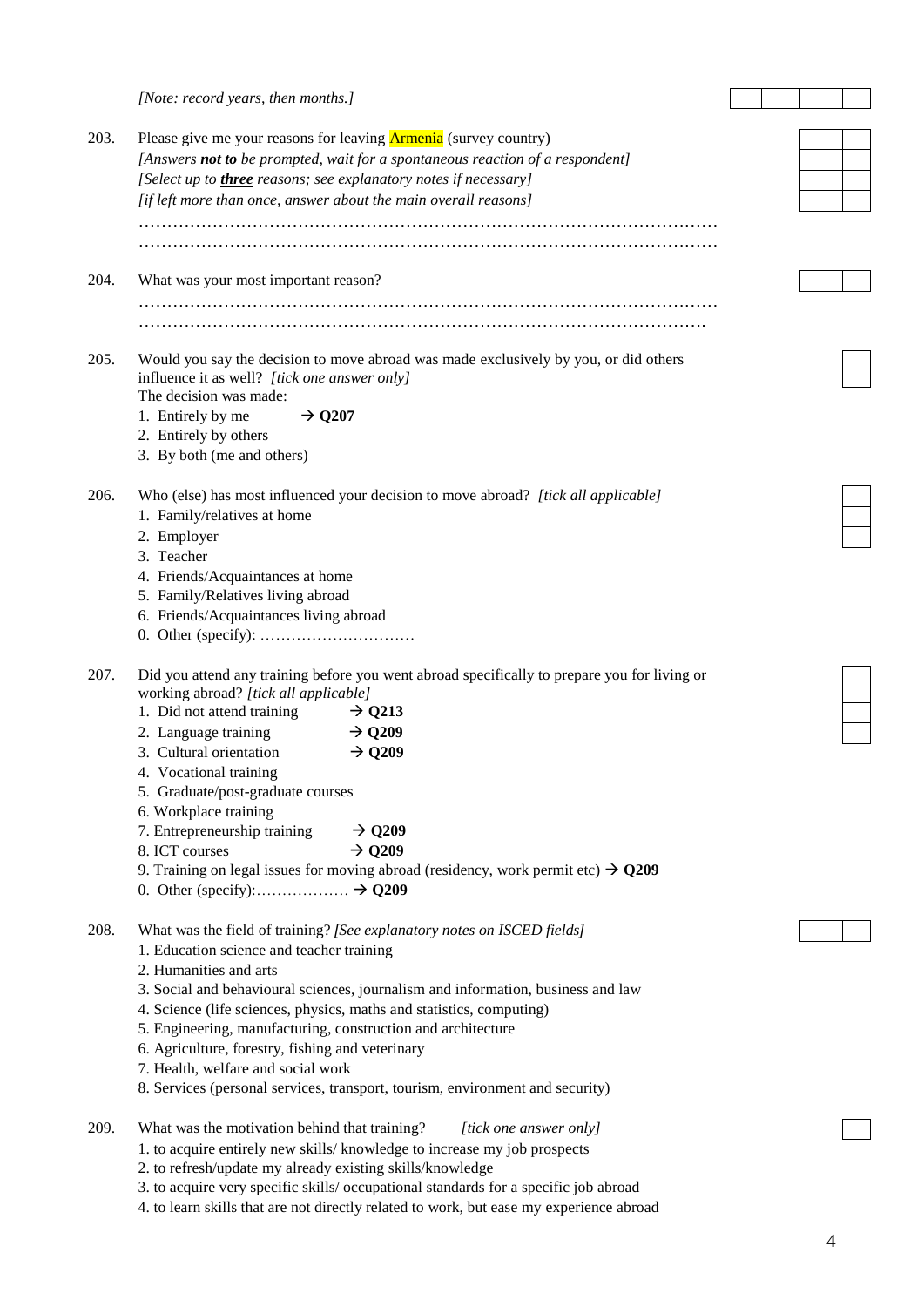| 210. | Was this training <i>useful</i> in order to get a job abroad?<br>1. Yes, it was useful                                                                                 |  |
|------|------------------------------------------------------------------------------------------------------------------------------------------------------------------------|--|
|      | 2. No, it was not useful                                                                                                                                               |  |
| 211. | Was this training <i>necessary</i> in order to get a job abroad                                                                                                        |  |
|      | 1. Yes, it was necessary                                                                                                                                               |  |
|      | 2. No, it was not necessary                                                                                                                                            |  |
|      |                                                                                                                                                                        |  |
| 212. | Did you receive a diploma or certificate from this training?                                                                                                           |  |
|      | 1. Yes                                                                                                                                                                 |  |
|      | 2. No                                                                                                                                                                  |  |
| 213. | At the time you left, were you aware of any government programmes/schemes or private<br>companies/individuals that helped people to work abroad? [tick all applicable] |  |
|      | 1. No $\rightarrow$ Q217                                                                                                                                               |  |
|      | 2. Government services (schemes/programmes)                                                                                                                            |  |
|      | 3. Private companies /individuals in home country (paid)                                                                                                               |  |
|      | 4. Government services (schemes/programmes) from destination countries<br>5. Private companies/ individuals (paid) from destination countries                          |  |
|      | 6. Donors                                                                                                                                                              |  |
|      |                                                                                                                                                                        |  |
|      |                                                                                                                                                                        |  |
| 214. | Did you participate in any of these government programmes/schemes or use these private                                                                                 |  |
|      | companies/individuals (paid)? [tick all applicable]                                                                                                                    |  |
|      | 1. No<br>$\rightarrow$ Q216                                                                                                                                            |  |
|      | 2. Yes, government services (schemes/programmes)                                                                                                                       |  |
|      | 3. Yes, private companies /individuals in home country (paid)<br>4. Yes, government services (schemes/programmes) from destination countries                           |  |
|      | 5. Yes, private companies/ individuals (paid) from destination countries                                                                                               |  |
|      | 6. Yes, donors                                                                                                                                                         |  |
|      | 0. Yes, other (specific):                                                                                                                                              |  |
|      |                                                                                                                                                                        |  |
| 215. | What kind of support did you receive through these government programmes/schemes or the                                                                                |  |
|      | use of private companies/individuals (paid)? [tick all applicable] $\rightarrow$ Q217<br>1. Information on legal requirements to move abroad                           |  |
|      | 2. Information on legal requirements to work abroad                                                                                                                    |  |
|      | 3. Help with obtaining necessary documents for moving abroad                                                                                                           |  |
|      | 4. Help with finding a job/ work abroad                                                                                                                                |  |
|      | 5. Help with the arrangement of travel                                                                                                                                 |  |
|      | 6. Help with the arrangement of accommodation                                                                                                                          |  |
|      | 7. Cultural orientation courses                                                                                                                                        |  |
|      | 8. Language courses                                                                                                                                                    |  |
|      | 9. Work-related training courses                                                                                                                                       |  |
|      | 10. Skills recognition/skills assessment and validation services                                                                                                       |  |
|      | 0. Other (specify): $\dots$                                                                                                                                            |  |
| 216. | Why did you not benefit from these government programmes/schemes or the use of private                                                                                 |  |
|      | companies/individuals (paid)? [tick one – most important – reason only]                                                                                                |  |
|      | 1. Not for the kind of work I was looking for                                                                                                                          |  |
|      | 2. I did not qualify, because of my qualification, age, gender etc.                                                                                                    |  |
|      | 3. No services for the country I wanted to go to                                                                                                                       |  |
|      | 4. Too expensive                                                                                                                                                       |  |
|      | 5. Procedure too complicated<br>6. The selection of applicants was not fair                                                                                            |  |
|      | 7. There was corruption involved                                                                                                                                       |  |
|      |                                                                                                                                                                        |  |
|      |                                                                                                                                                                        |  |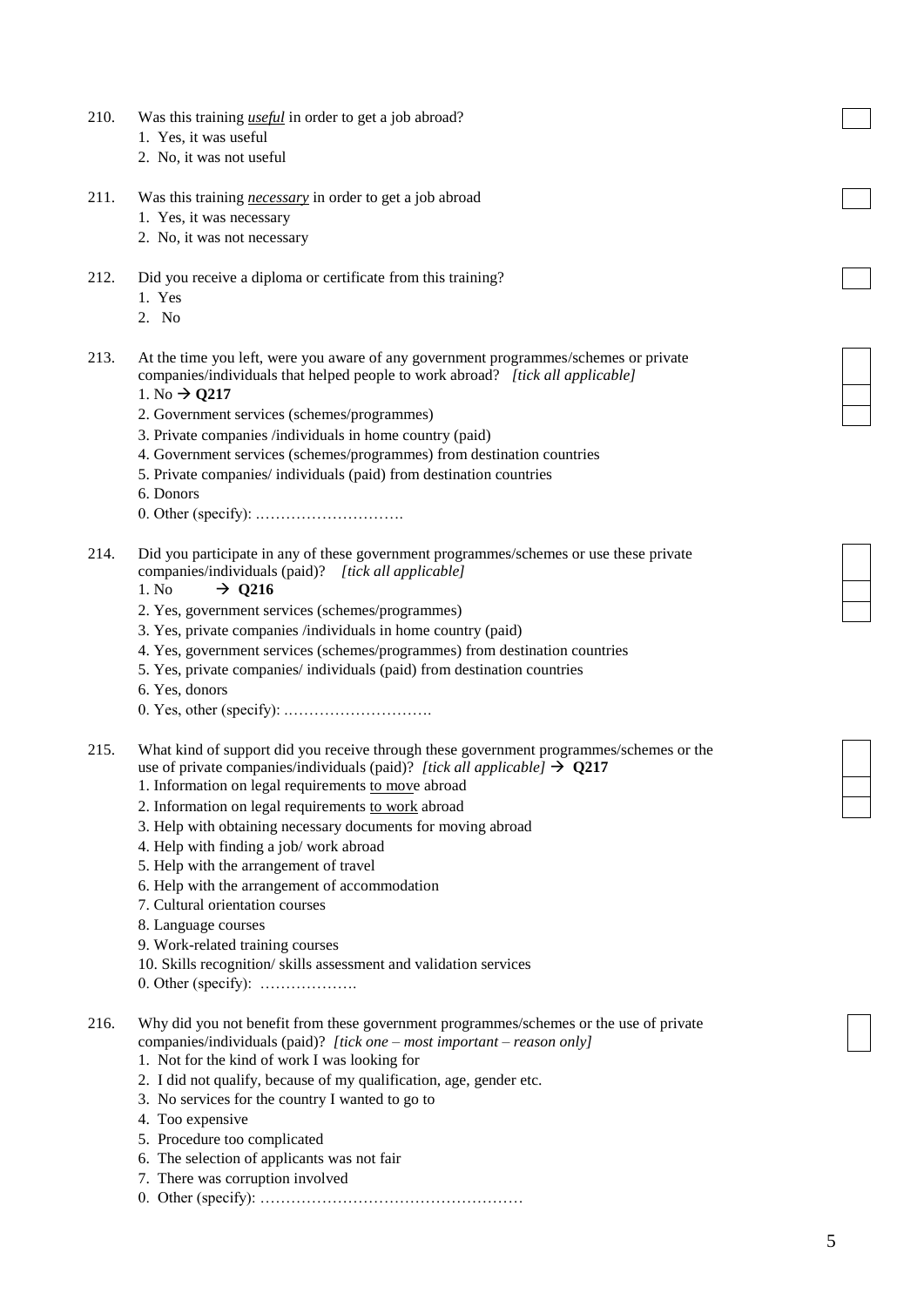| 217. | From your experience, what support do you consider most important for moving and<br>working abroad? [tick one answer only]<br>1. Support for finding a job/ work abroad<br>2. Support for finding accommodation abroad<br>3. Help with formalities/regulations in home country<br>4. Help with formalities/regulations in destination country<br>5. Support for the journey to destination country<br>6. Cultural orientation courses<br>7. Language courses<br>8. Work-related training courses<br>9. Skills recognition/skills assessment and validation services<br>0. Other (specify):<br>. |  |
|------|-------------------------------------------------------------------------------------------------------------------------------------------------------------------------------------------------------------------------------------------------------------------------------------------------------------------------------------------------------------------------------------------------------------------------------------------------------------------------------------------------------------------------------------------------------------------------------------------------|--|
| 218. | Why did you move to (name first destination country = FDC, as stated in $Q201$ ) in<br>particular?<br>[Answers not to be prompted, wait for a spontaneous reaction of a respondent]<br>[Select up to <i>three</i> reasons; see explanatory notes if necessary]                                                                                                                                                                                                                                                                                                                                  |  |
|      |                                                                                                                                                                                                                                                                                                                                                                                                                                                                                                                                                                                                 |  |
| 219. | What was the most important reason?                                                                                                                                                                                                                                                                                                                                                                                                                                                                                                                                                             |  |
| 220. | [Ask only if the respondent is married, if not $\rightarrow$ Q223]<br>Did you go to FDC with your spouse, or did s/he stay here?<br>1. Spouse stayed here<br>2. Went together with spouse/spouse joined me later $\rightarrow$ Q222                                                                                                                                                                                                                                                                                                                                                             |  |
| 221. | Why did your spouse stay here? [tick one -most important-reason only]<br>1. Financially difficult going together<br>2. Family farm/business needed to be maintained<br>3. Taking care of children (and/or other dependents)<br>4. Spouse not permitted to go<br>5. We were not married at the time<br>$\rightarrow$ Q 223                                                                                                                                                                                                                                                                       |  |
| 222. | Why did you bring your spouse with you? [tick one -most important - reason only]<br>1. Financially more advantageous<br>2. Needed help abroad<br>3. Better to be together<br>4. Spouse could attend education/training<br>5. Spouse could work abroad                                                                                                                                                                                                                                                                                                                                           |  |
| 223. | What is the country you have spent most time in abroad? [see explanatory notes, check with<br>Q201                                                                                                                                                                                                                                                                                                                                                                                                                                                                                              |  |
| 224. | Did you study or attend training abroad?<br>1. Yes<br>$\rightarrow$ Q226<br>2. No                                                                                                                                                                                                                                                                                                                                                                                                                                                                                                               |  |
| 225. | What kind of study or training did you complete abroad? [tick all applicable]<br>1. Language training                                                                                                                                                                                                                                                                                                                                                                                                                                                                                           |  |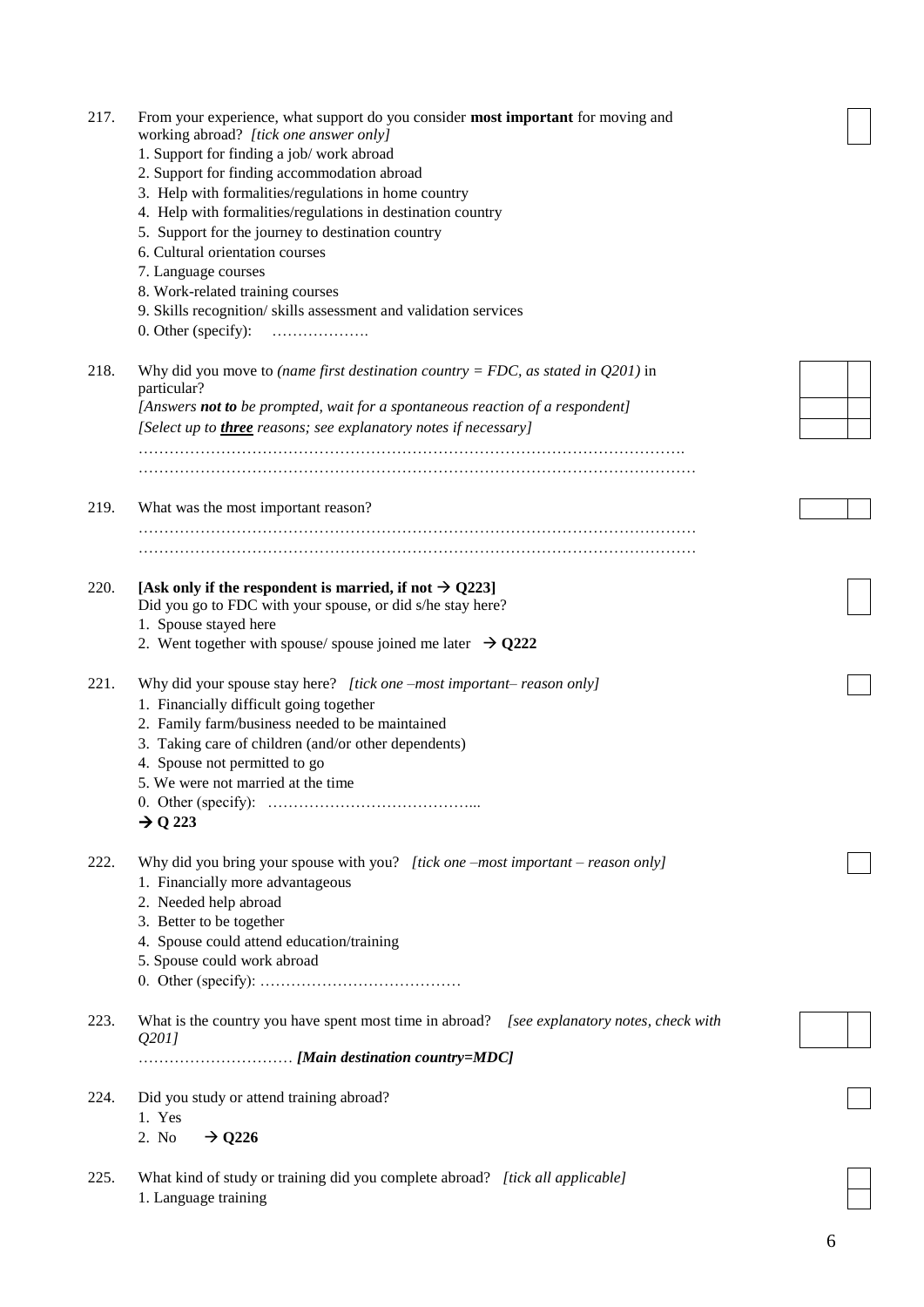|      | 2. Cultural orientation                                                                                                                                                                                                                                                                                                                                                                                                                                                 |                 |
|------|-------------------------------------------------------------------------------------------------------------------------------------------------------------------------------------------------------------------------------------------------------------------------------------------------------------------------------------------------------------------------------------------------------------------------------------------------------------------------|-----------------|
|      | 3. Vocational training                                                                                                                                                                                                                                                                                                                                                                                                                                                  |                 |
|      | 4. Graduate/ Post-graduate courses                                                                                                                                                                                                                                                                                                                                                                                                                                      |                 |
|      | 5. Workplace training                                                                                                                                                                                                                                                                                                                                                                                                                                                   |                 |
|      | 6. Entrepreneurship training<br>7. ICT courses                                                                                                                                                                                                                                                                                                                                                                                                                          |                 |
|      | 8. Citizenship training                                                                                                                                                                                                                                                                                                                                                                                                                                                 |                 |
|      |                                                                                                                                                                                                                                                                                                                                                                                                                                                                         |                 |
|      |                                                                                                                                                                                                                                                                                                                                                                                                                                                                         |                 |
| 226. | How did you go about finding work abroad? [tick all applicable]                                                                                                                                                                                                                                                                                                                                                                                                         |                 |
|      | 1. Use of family/relatives links at home                                                                                                                                                                                                                                                                                                                                                                                                                                |                 |
|      | 2. Help from friends / acquaintances at home                                                                                                                                                                                                                                                                                                                                                                                                                            |                 |
|      | 3. Help from family/relatives already abroad                                                                                                                                                                                                                                                                                                                                                                                                                            |                 |
|      | 4. Help from friends / acquaintances already abroad                                                                                                                                                                                                                                                                                                                                                                                                                     |                 |
|      | 5. Use of my professional networks                                                                                                                                                                                                                                                                                                                                                                                                                                      |                 |
|      | 6. Employment / Placement agencies at home                                                                                                                                                                                                                                                                                                                                                                                                                              |                 |
|      | 7. Employment / Placement agencies abroad                                                                                                                                                                                                                                                                                                                                                                                                                               |                 |
|      | 8. Use of official government programmes/ schemes                                                                                                                                                                                                                                                                                                                                                                                                                       |                 |
|      | 9. Internet and other media tools                                                                                                                                                                                                                                                                                                                                                                                                                                       |                 |
|      |                                                                                                                                                                                                                                                                                                                                                                                                                                                                         |                 |
| 227  | What was the most important way of finding work abroad, out of those just mentioned?<br>[to be coded as Q226]                                                                                                                                                                                                                                                                                                                                                           |                 |
|      |                                                                                                                                                                                                                                                                                                                                                                                                                                                                         |                 |
| 228. | What was the <i>first</i> work you did when you were abroad? [i.e. in FDC]                                                                                                                                                                                                                                                                                                                                                                                              |                 |
|      | [Ask about work place type, work type and work level]                                                                                                                                                                                                                                                                                                                                                                                                                   | Work place type |
|      | [Insert three lists from explanatory notes if this helps interviewer]                                                                                                                                                                                                                                                                                                                                                                                                   |                 |
|      |                                                                                                                                                                                                                                                                                                                                                                                                                                                                         |                 |
|      |                                                                                                                                                                                                                                                                                                                                                                                                                                                                         | Work type       |
|      |                                                                                                                                                                                                                                                                                                                                                                                                                                                                         |                 |
|      |                                                                                                                                                                                                                                                                                                                                                                                                                                                                         |                 |
|      |                                                                                                                                                                                                                                                                                                                                                                                                                                                                         | Work level      |
|      |                                                                                                                                                                                                                                                                                                                                                                                                                                                                         |                 |
|      |                                                                                                                                                                                                                                                                                                                                                                                                                                                                         |                 |
|      |                                                                                                                                                                                                                                                                                                                                                                                                                                                                         | month<br>year   |
| 229. | For how long did you do this work?<br>$\frac{1}{\sqrt{1-\frac{1}{\sqrt{1-\frac{1}{\sqrt{1-\frac{1}{\sqrt{1-\frac{1}{\sqrt{1-\frac{1}{\sqrt{1-\frac{1}{\sqrt{1-\frac{1}{\sqrt{1-\frac{1}{\sqrt{1-\frac{1}{\sqrt{1-\frac{1}{\sqrt{1-\frac{1}{\sqrt{1-\frac{1}{\sqrt{1-\frac{1}{\sqrt{1-\frac{1}{\sqrt{1-\frac{1}{\sqrt{1-\frac{1}{\sqrt{1-\frac{1}{\sqrt{1-\frac{1}{\sqrt{1-\frac{1}{\sqrt{1-\frac{1}{\sqrt{1-\frac{1}{\sqrt{1-\frac{1}{\sqrt{1-\frac{1}{\sqrt{1-\frac{1$ |                 |
| 230. | Did you change and do another job while you were abroad?                                                                                                                                                                                                                                                                                                                                                                                                                |                 |
|      | 1. Yes                                                                                                                                                                                                                                                                                                                                                                                                                                                                  |                 |
|      | 2. No $\rightarrow$ Q232                                                                                                                                                                                                                                                                                                                                                                                                                                                |                 |
| 231. | What work did you do for the <u>longest time</u> abroad? [i.e. in MDC]                                                                                                                                                                                                                                                                                                                                                                                                  | Work place type |
|      | [Ask about work place type, work type and work level)                                                                                                                                                                                                                                                                                                                                                                                                                   |                 |
|      | [Insert three lists from explanatory notes if this helps an interviewer]                                                                                                                                                                                                                                                                                                                                                                                                |                 |
|      |                                                                                                                                                                                                                                                                                                                                                                                                                                                                         |                 |
|      |                                                                                                                                                                                                                                                                                                                                                                                                                                                                         | Work type       |
|      |                                                                                                                                                                                                                                                                                                                                                                                                                                                                         |                 |
|      |                                                                                                                                                                                                                                                                                                                                                                                                                                                                         |                 |
|      |                                                                                                                                                                                                                                                                                                                                                                                                                                                                         | Work level      |
|      |                                                                                                                                                                                                                                                                                                                                                                                                                                                                         |                 |
|      |                                                                                                                                                                                                                                                                                                                                                                                                                                                                         |                 |
| 232. | Did this work correspond to your educational level? (tick one answer only)                                                                                                                                                                                                                                                                                                                                                                                              |                 |
|      | 1. Yes, fully<br>2. I worked below my educational level                                                                                                                                                                                                                                                                                                                                                                                                                 |                 |
|      | 3. My work normally required more than the educational level I had                                                                                                                                                                                                                                                                                                                                                                                                      |                 |
|      |                                                                                                                                                                                                                                                                                                                                                                                                                                                                         |                 |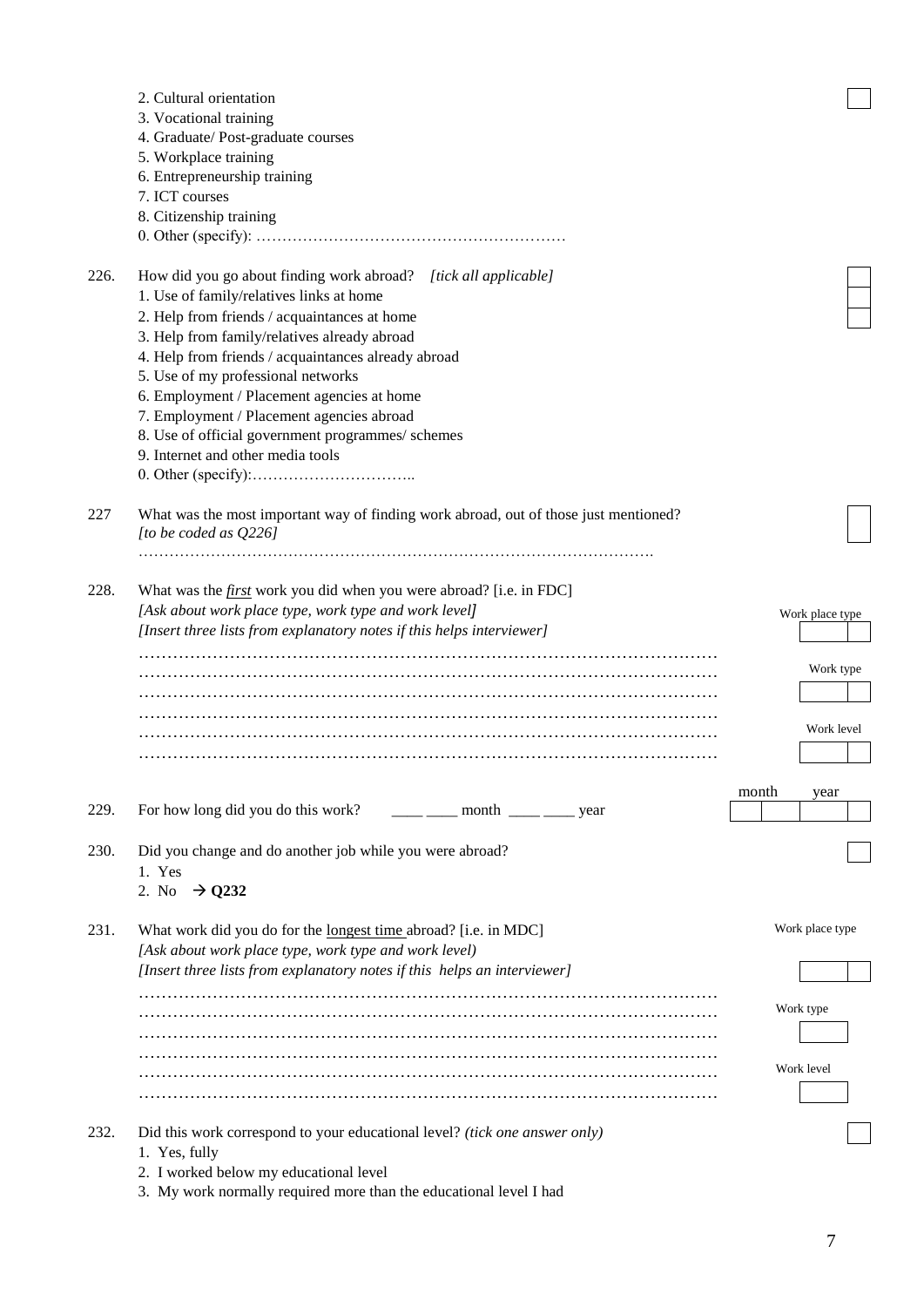|      | 4. My work required the educational level that I had, but in a different field                                                                                                                                                                                                                                                                                                                                                                                                                                              |  |
|------|-----------------------------------------------------------------------------------------------------------------------------------------------------------------------------------------------------------------------------------------------------------------------------------------------------------------------------------------------------------------------------------------------------------------------------------------------------------------------------------------------------------------------------|--|
| 233. | How well did your skills and abilities (including your experience, talent, motivation etc.)<br>match the skills needed to do that job? My own skills were:<br>1. Much higher<br>2. A bit higher<br>3. About the same<br>4. A bit lower<br>5. Much lower than needed                                                                                                                                                                                                                                                         |  |
| 234. | Please tick the options that reflect your situation best while you worked abroad?<br>1. I had an official (written) work contract with my employer abroad<br>2. I had official social security coverage abroad<br>3. I had an official work permit from the relevant state institution<br>4. I had an official (short-term/long-term) residence permit from the relevant state institution<br>5. I had nothing of these mentioned-above while abroad<br>6. I did not pay attention to these issues<br>$0.$ Other (specify): |  |
| 235. | Was your educational qualification officially recognised in the destination country?<br>1. Yes<br>2. No, it was difficult to access<br>3. No, it was not possible<br>4. No, I did not know about such a possibility<br>5. Not relevant for the type of jobs I did                                                                                                                                                                                                                                                           |  |
| 236. | Did you have any negative experiences while working abroad? [tick all applicable]<br>1. No, not at all<br>2. Unfair treatment at the workplace (working time, pay etc.)<br>3. Unfair treatment from authorities<br>4. General unfriendliness and rejection from the local population<br>5. Physical attacks and violence                                                                                                                                                                                                    |  |
| 237. | Was there ever a period when you were abroad when you did not have any work?<br>1. Yes<br>$\rightarrow$ Q240<br>2. No                                                                                                                                                                                                                                                                                                                                                                                                       |  |
| 238  | For how many months, approximately, were you without work?<br>months                                                                                                                                                                                                                                                                                                                                                                                                                                                        |  |
| 239. | Did you receive any institutional support during this period? [tick all applicable]<br>1. No<br>2. Yes, training<br>3. Yes, benefits (e.g. unemployment, family-related, social assistance and housing benefits)<br>4. Yes, guidance and counselling to find a job                                                                                                                                                                                                                                                          |  |
| 240. | On average, about how many hours did you normally work per week when you were abroad?<br>[answer in relation to <u>longest period</u> of work, even if part-time] _____________ hours                                                                                                                                                                                                                                                                                                                                       |  |
| 241. | About how much money did you make per month (after tax) while working abroad?<br>[answer in relation to longest period of work, even if part-time]<br>Dram<br>Euro                                                                                                                                                                                                                                                                                                                                                          |  |
| 242. | What kind of new skills and experiences did you acquire during your time abroad?<br>[tick all applicable]                                                                                                                                                                                                                                                                                                                                                                                                                   |  |

1. None  $\rightarrow$  Q244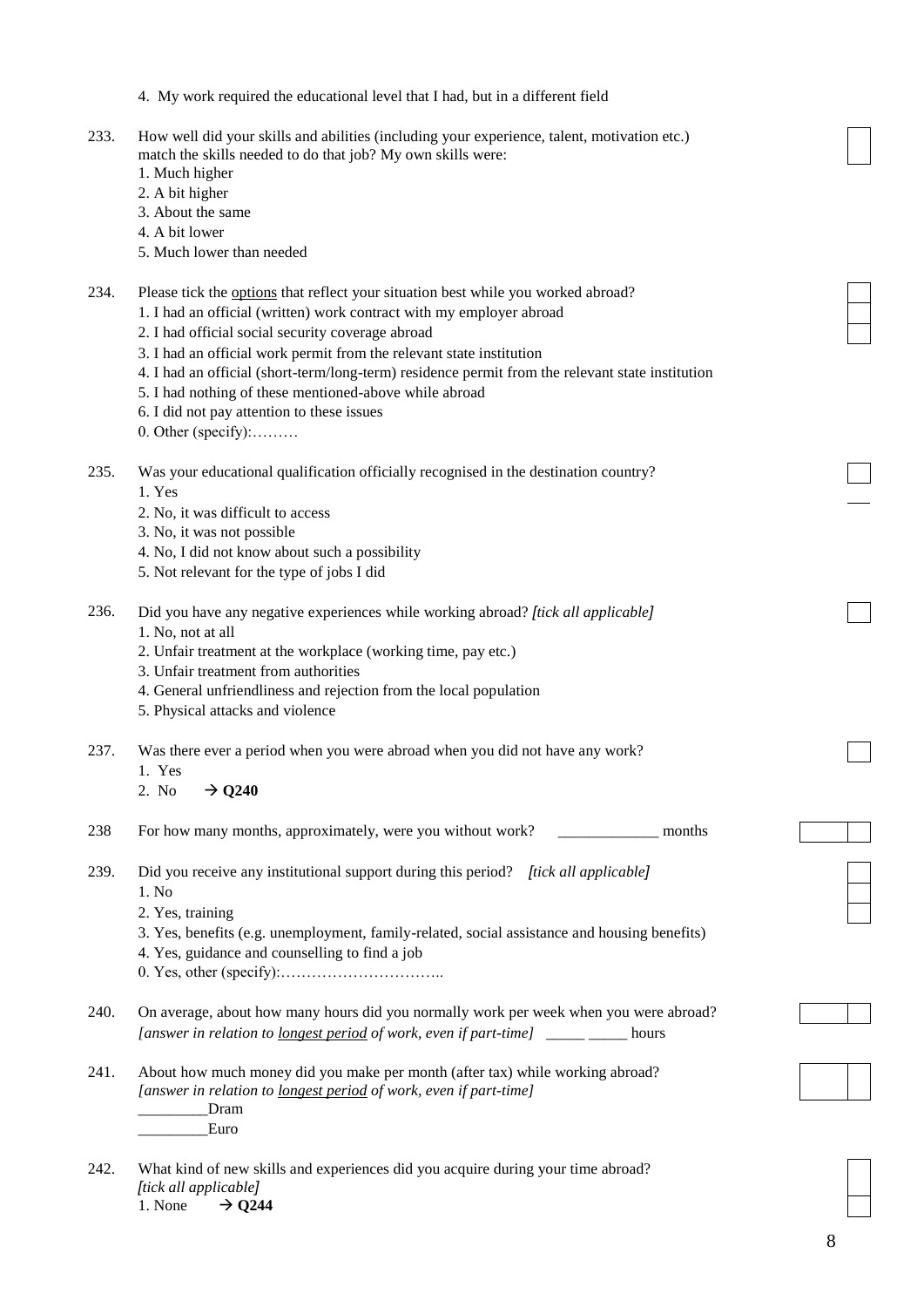|      | 2. Language skills                                                                                |           |
|------|---------------------------------------------------------------------------------------------------|-----------|
|      | 3. Vocational/technical skills<br>4. Social skills                                                |           |
|      | 5. Academic skills                                                                                |           |
|      | 6. ICT skills                                                                                     |           |
|      | 7. Skills related to workplace organization, culture and work ethics                              |           |
|      | 8. Entrepreneurial skills                                                                         |           |
|      |                                                                                                   |           |
| 243. | Were these new skills validated by a certificate?                                                 |           |
|      | 1. Yes                                                                                            |           |
|      | 2. No                                                                                             |           |
| 244. | Did you send money home (to home country) whilst you were abroad?                                 |           |
|      | 1. Yes                                                                                            |           |
|      | 2. No $\rightarrow$ Q248                                                                          |           |
|      |                                                                                                   |           |
|      |                                                                                                   | Per month |
| 245. | How much money, on average, did you send home each month?                                         |           |
|      | Dram/Lari/Dirham<br>EUR<br>.                                                                      |           |
| 246. | Who did you send the money to? [tick all applicable]                                              |           |
|      | 1. Parent $(s)$                                                                                   |           |
|      | 2. Spouse                                                                                         |           |
|      | 3. Children                                                                                       |           |
|      | 4. Siblings                                                                                       |           |
|      |                                                                                                   |           |
| 247. | What was the money used for? [tick all applicable items, starting from the most important         |           |
|      | to less important]                                                                                |           |
|      | 1. Living expenses of family and relatives                                                        |           |
|      | 2. To buy property                                                                                |           |
|      | 3. To rent property                                                                               |           |
|      | 4. To buy durables (e.g. furniture/household goods/car)                                           |           |
|      | 5. For a business activity                                                                        |           |
|      | 6. Savings                                                                                        |           |
|      | 7. Education of children                                                                          |           |
|      | 8. Education of others (e.g. myself, spouse, siblings)                                            |           |
|      | 9. Health care expenses                                                                           |           |
|      |                                                                                                   |           |
| 248. | How can you describe your status in the main destination country (MDC)? Please tick the           |           |
|      | option that reflects your situation best while you worked abroad.                                 |           |
|      | 1. Citizen of the destination country                                                             |           |
|      | 2. Permanent/Long-term residence permit                                                           |           |
|      | 3. Limited / Short-term residence permit (e.g. seasonal work)<br>4. Student/University Researcher |           |
|      | 5. Asylum Seeker                                                                                  |           |
|      | 6. Recognised asylum/recognised refugee                                                           |           |
|      | 7. Entry with tourist visa                                                                        |           |
|      | 8. No legal status                                                                                |           |
|      | 0. Other (specify): $\dots$                                                                       |           |
|      |                                                                                                   |           |

*(if respondent hesitates to specify this category(illegality concerns), please do not insist)*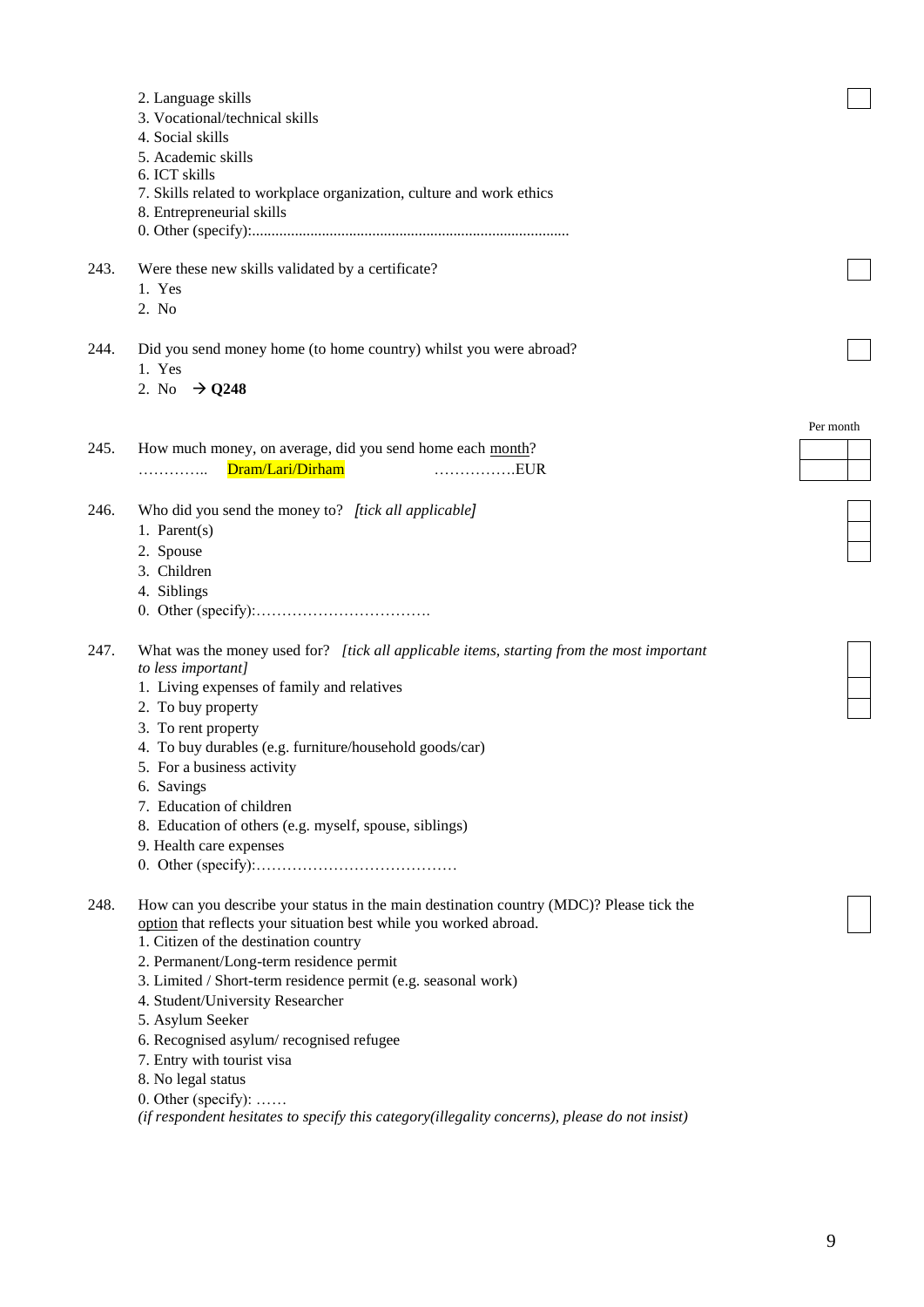#### **Section C. Return experiences**

We would now like to ask you some questions about the period since your return to (name survey country)

| 301. | Talking about your return to <b>Armenia</b> , please give me the reasons for your return:    |  |
|------|----------------------------------------------------------------------------------------------|--|
|      | [Answers not to be prompted, wait for a spontaneous reaction of a respondent]                |  |
|      | [Select up to <b>three</b> reasons]                                                          |  |
|      |                                                                                              |  |
|      |                                                                                              |  |
|      |                                                                                              |  |
| 302. | What was the most important reason?                                                          |  |
|      |                                                                                              |  |
|      |                                                                                              |  |
| 303. | After your return, what is (was) the biggest problem you encounter(ed)?                      |  |
|      | [choose one option only referring to the biggest obstacle, if any]                           |  |
|      | 1. I have not encountered any problems                                                       |  |
|      | 2. I could not/cannot find work here                                                         |  |
|      |                                                                                              |  |
|      | 3. My spouse could not/cannot find work here                                                 |  |
|      | 4. I could not/cannot find proper accommodation                                              |  |
|      | 5. No appropriate educational services for myself/family                                     |  |
|      | 6. No appropriate health services for myself/family                                          |  |
|      | 7. I could not/cannot re-integrate myself/I did not/do not know where I belong(ed) to        |  |
|      | 8. I lack(ed) information on legal rights & obligations (taxes, pensions, business start-ups |  |
|      | $etc.$ )                                                                                     |  |
|      |                                                                                              |  |
| 304. | At the time of your return, were you aware of any official programmes or schemes to assist   |  |
|      | people to return?                                                                            |  |
|      | 1. Yes                                                                                       |  |
|      | 2. No $\rightarrow$ Q308                                                                     |  |
|      |                                                                                              |  |
| 305. | What kind of support do those programmes or schemes provide? [tick all applicable]           |  |
|      | 1. Finding a job (wage employment)                                                           |  |
|      | 2. Training of any type                                                                      |  |
|      |                                                                                              |  |
|      | 3. Business start-ups                                                                        |  |
|      | 4. Financial bonus/grants                                                                    |  |
|      | 5. Access to credits / loans                                                                 |  |
|      | 6. Diploma/skills recognition or validation                                                  |  |
|      | 7. Finding an accommodation                                                                  |  |
|      | 8. Support to family members                                                                 |  |
|      |                                                                                              |  |
|      |                                                                                              |  |
| 306. | Did you benefit from such a scheme?                                                          |  |
|      | Please, specify the kind of support [coded as $Q305$ ]: $\rightarrow$ Q308<br>1. Yes         |  |
|      | 2. No                                                                                        |  |
|      |                                                                                              |  |
| 307. | Why not? [tick one – most important – reason only]                                           |  |
|      | 1. Not for the kind of work I was looking for                                                |  |
|      | 2. I did not qualify, because of my qualification, age, etc.                                 |  |
|      | 3. No services for the country I have returned from                                          |  |
|      | 4. Too expensive                                                                             |  |
|      | 5. Procedure too complicated                                                                 |  |
|      | 6. The selection of applicants was not fair                                                  |  |
|      | 7. There was corruption involved                                                             |  |
|      |                                                                                              |  |
|      |                                                                                              |  |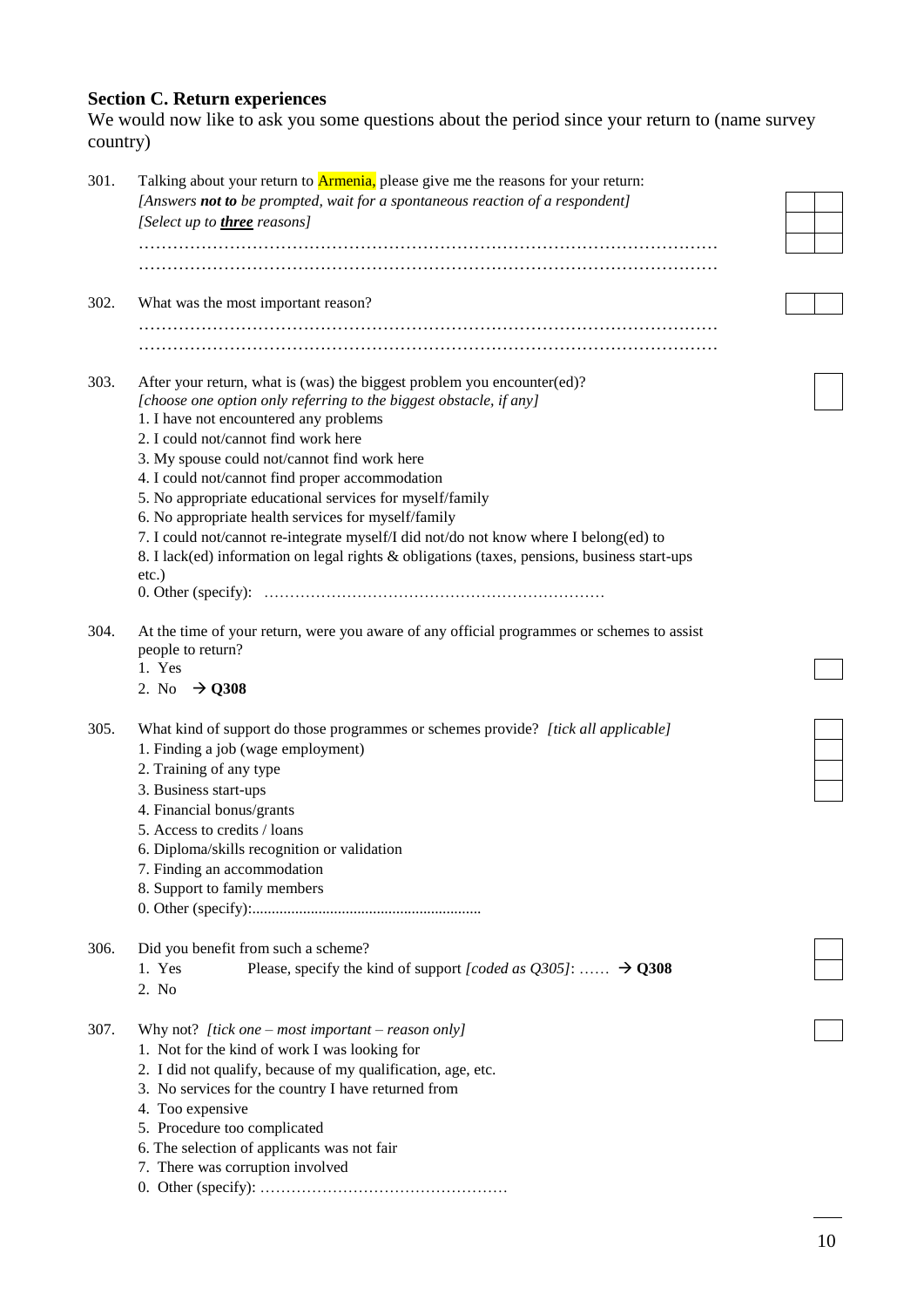| 308. | On your return, did you bring money/savings with you?                                                  |                    |
|------|--------------------------------------------------------------------------------------------------------|--------------------|
|      | Dram/Lari/Dirham EUR<br>1. Yes<br>How much in total? $\dots$                                           |                    |
|      | 2. No<br>$\rightarrow$ Q310                                                                            |                    |
|      |                                                                                                        |                    |
| 309. | What did /do you use these savings for?<br>[tick all applicable items, starting from the most          |                    |
|      | important to less important]                                                                           |                    |
|      | 1. Living expenses of family and relatives                                                             |                    |
|      | 2. To buy property                                                                                     |                    |
|      | 3. To rent property                                                                                    |                    |
|      | 4. To buy durables (e.g. furniture/household goods/car)                                                |                    |
|      | 5. For a business activity                                                                             |                    |
|      | 6. Savings                                                                                             |                    |
|      | 7. Education of children                                                                               |                    |
|      | 8. Education of others (e.g. myself, spouse, siblings)                                                 |                    |
|      | 9. Health care expenses                                                                                |                    |
|      |                                                                                                        |                    |
|      |                                                                                                        |                    |
| 310. | Have you worked in <b>Armenia</b> since your return?                                                   |                    |
|      | 1. Yes                                                                                                 |                    |
|      | 2. No<br>$\rightarrow$ Q317                                                                            |                    |
|      |                                                                                                        |                    |
| 311. | What work have you done since you returned?                                                            |                    |
|      | [Prompt if more than one job/activity to describe main job/activity only here $-$ <i>i.e.</i> job done |                    |
|      | for the longest time]                                                                                  |                    |
|      | [Insert three lists from explanatory notes if this will help interviewer]                              |                    |
|      |                                                                                                        | Work place<br>type |
|      |                                                                                                        |                    |
|      |                                                                                                        | Work type          |
|      |                                                                                                        |                    |
|      |                                                                                                        | <b>Work level</b>  |
|      |                                                                                                        |                    |
|      |                                                                                                        |                    |
| 312. | How did you find this work?                                                                            |                    |
|      | 1. Job advertisements                                                                                  |                    |
|      | 2. Offered a job by a friend or a relative                                                             |                    |
|      | 3. Asked/sent a CV to a number of employers                                                            |                    |
|      | 4. Set up my own business                                                                              |                    |
|      | 5. Returned to the job I held before leaving                                                           |                    |
|      |                                                                                                        |                    |
|      | 6. Internet & other media tools                                                                        |                    |
|      | 7. Employment/ Job Placement services                                                                  |                    |
|      |                                                                                                        |                    |
| 313. | How quickly did you start work after arrival (excluding any periods you chose to take time             |                    |
|      | $off$ ?                                                                                                |                    |
|      | 0. On arrival                                                                                          |                    |
|      | months                                                                                                 |                    |
|      |                                                                                                        |                    |
| 314. | Have your experiences abroad helped you find better work opportunities since your return?              |                    |
|      | 1. Yes                                                                                                 |                    |
|      | 2. No                                                                                                  |                    |
|      |                                                                                                        |                    |
| 315. | Do (did) you use experiences gained abroad in your daily work?                                         |                    |
|      | 1. Yes                                                                                                 |                    |
|      | 2. No                                                                                                  |                    |
|      |                                                                                                        |                    |
| 316. | Of all your experiences abroad, which one do (did) you use most? [tick one option only]                |                    |
|      |                                                                                                        |                    |

r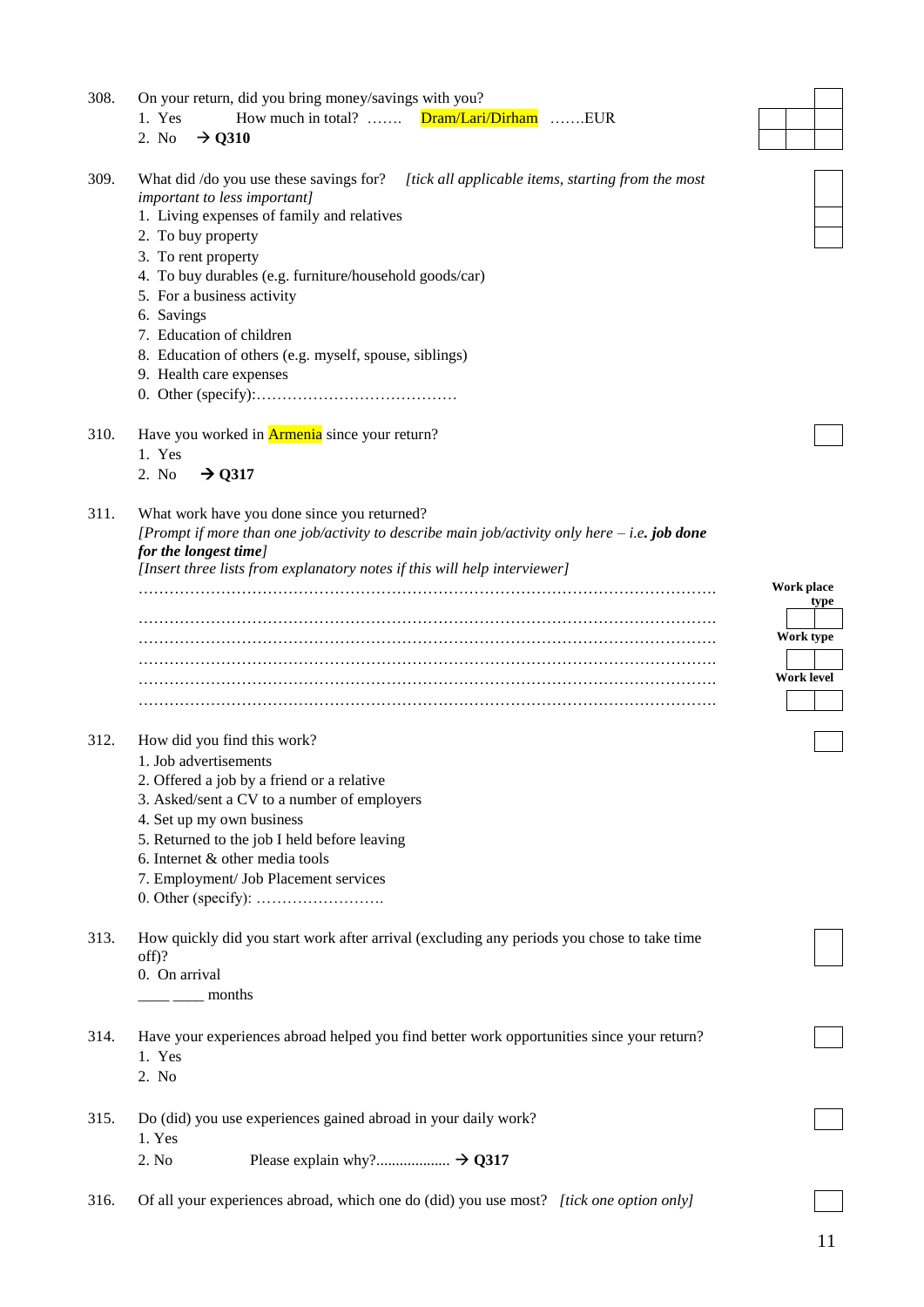|      | 1. Language skills                                                                                            |                         |       |        |
|------|---------------------------------------------------------------------------------------------------------------|-------------------------|-------|--------|
|      | 2. Vocational/technical skills                                                                                |                         |       |        |
|      | 3. Social skills                                                                                              |                         |       |        |
|      | 4. Academic skills                                                                                            |                         |       |        |
|      | 5. ICT skills                                                                                                 |                         |       |        |
|      |                                                                                                               |                         |       |        |
|      | 6. Skills related to workplace organization, culture and work ethics                                          |                         |       |        |
|      | 7. Entrepreneurial skills                                                                                     |                         |       |        |
|      |                                                                                                               |                         |       |        |
| 317. | Do you have a pension or other social benefits (e.g. unemployment benefits) from your work<br>abroad?         |                         |       |        |
|      | 1. Yes $\rightarrow$ Q319                                                                                     |                         |       |        |
|      | 2. No                                                                                                         |                         |       |        |
| 318. | [tick one answer only]<br>Why not?                                                                            |                         |       |        |
|      | 1. Did not contribute to any scheme                                                                           |                         |       |        |
|      | 2. Contributed, but not for a long enough period                                                              |                         |       |        |
|      | 3. A scheme could not be transferred                                                                          |                         |       |        |
|      | 4. There were no such benefits/schemes                                                                        |                         |       |        |
| 319. | When compared to the time before you left, do you consider yourself better or worse off<br>since your return? |                         |       |        |
|      | 1. Much better off than before I left                                                                         |                         |       |        |
|      | 2. Better off than before I left                                                                              |                         |       |        |
|      | 3. About the same as before I left                                                                            | [See explanatory notes] |       |        |
|      | 4. Worse off than before I left                                                                               |                         |       |        |
|      | 5. Much worse off than before I left                                                                          |                         |       |        |
| 320. | In what way do you feel better/worse off?                                                                     |                         | worse | better |
|      |                                                                                                               |                         |       |        |
|      |                                                                                                               |                         |       |        |
|      |                                                                                                               |                         |       |        |
|      |                                                                                                               |                         |       |        |
|      |                                                                                                               |                         |       |        |

## *We would now like to ask you some questions about your current/most recent (if not working) work.*

| 321. |                                     | Have you spent at least one hour in the last seven days working?                    |                     |  |
|------|-------------------------------------|-------------------------------------------------------------------------------------|---------------------|--|
|      |                                     | [tick one answer only; in case of paid work, tick all applicable options specified] |                     |  |
|      |                                     | 1. Yes, I have worked (irrespective of work type)                                   | $\rightarrow$ Q 324 |  |
|      |                                     | (a) with social security coverage                                                   |                     |  |
|      |                                     | (in Georgia, this option will be replaced by "with income tax payment")             |                     |  |
|      |                                     | (b) without social security coverage                                                |                     |  |
|      |                                     | (in Georgia, this option will be replaced by "without income tax payment")          |                     |  |
|      |                                     | (c) with a written contract                                                         |                     |  |
|      |                                     | (d) without a written contract                                                      |                     |  |
|      | 2. No, I have not worked            |                                                                                     |                     |  |
|      |                                     |                                                                                     |                     |  |
| 322. |                                     | What is the reason of your not working? [tick one answer only]                      |                     |  |
|      | 1. Cannot find work                 |                                                                                     |                     |  |
|      | 2. Holiday                          | $\rightarrow$ Q 324                                                                 |                     |  |
|      | 3. Sickness                         | $\rightarrow$ Q 324                                                                 |                     |  |
|      | 4. Strike                           | $\rightarrow$ Q 324                                                                 |                     |  |
|      | 5. Studying / in training           |                                                                                     |                     |  |
|      | 6. On pension / disability benefits |                                                                                     |                     |  |
|      | 7. Household work / Housewife       |                                                                                     |                     |  |
|      | 8. Do not need/want to work         |                                                                                     |                     |  |
|      |                                     |                                                                                     |                     |  |
|      |                                     |                                                                                     |                     |  |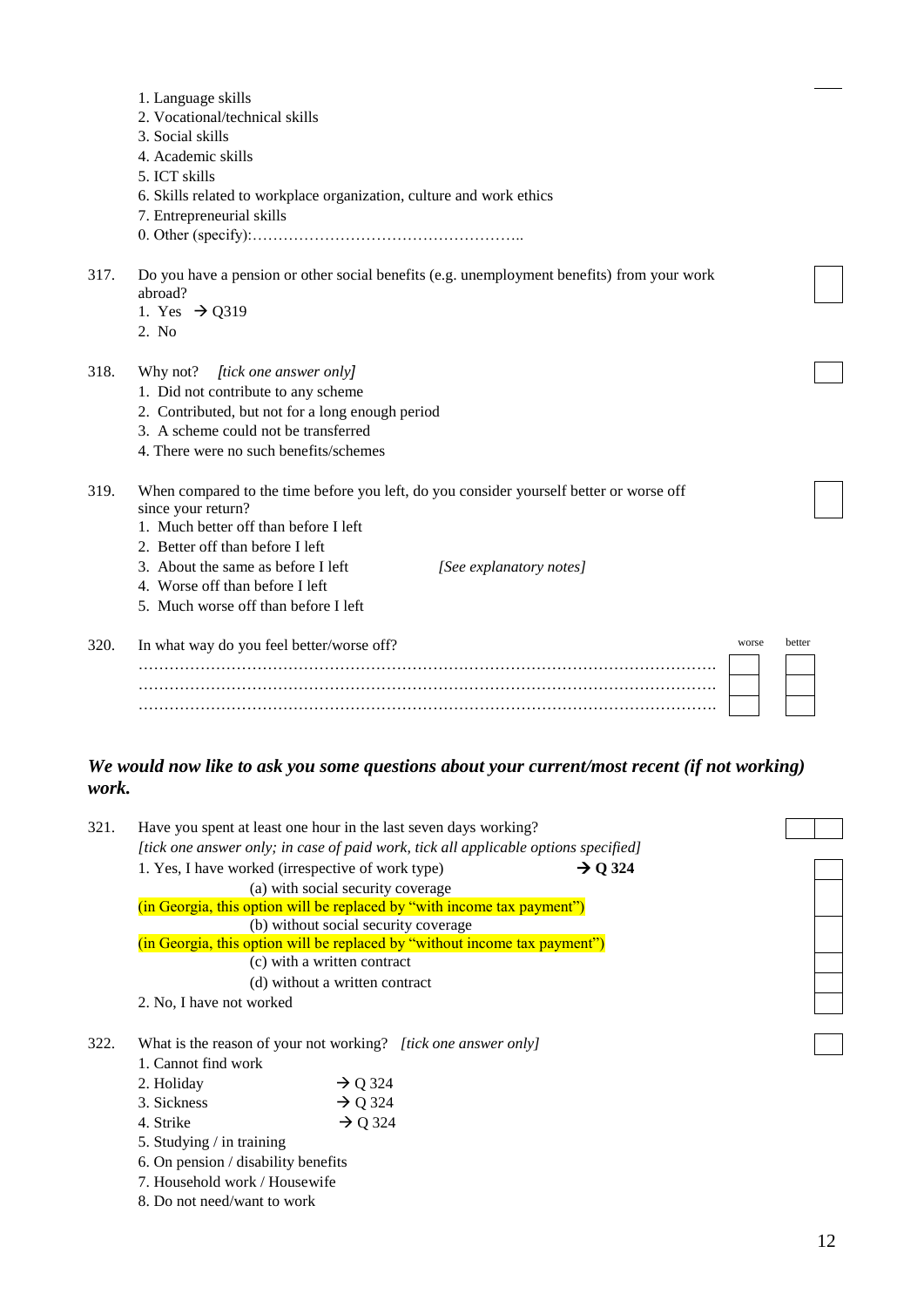| 323. | Are you looking for paid work?<br>1. Yes<br>2. No                                                                                                                                                                                                                                                                                                                                                      |                         |
|------|--------------------------------------------------------------------------------------------------------------------------------------------------------------------------------------------------------------------------------------------------------------------------------------------------------------------------------------------------------------------------------------------------------|-------------------------|
| 324. | What work do (did) you do currently (in the past)?<br>[Insert the three lists from explanatory notes if this helps an interviewer]<br>[Prompt if more than one job/activity to describe main job/activity only here; in case of<br>people without paid/non-paid work, please refer to the most recent work]                                                                                            |                         |
|      |                                                                                                                                                                                                                                                                                                                                                                                                        | Work place              |
|      |                                                                                                                                                                                                                                                                                                                                                                                                        | type                    |
|      |                                                                                                                                                                                                                                                                                                                                                                                                        | Work type<br>Work level |
|      |                                                                                                                                                                                                                                                                                                                                                                                                        |                         |
| 325. | Where is (was) this work located?<br>1. Armenia                                                                                                                                                                                                                                                                                                                                                        |                         |
| 326. | Does (did $-$ in case of being currently without paid/non-paid work) your work correspond to<br>your educational level? [tick one option only]<br>1. Yes, fully<br>2. I am working (worked) below my educational level<br>3. My work normally requires (required) more than the educational level I have<br>4. My work requires (required) the educational level that I have, but in a different field |                         |
| 327. | How well do (did) your skills and abilities (including your experience, talent, motivation etc.)<br>match the skills needed to do your job?<br>My own skills are (were):<br>1. Much higher<br>2. A bit higher<br>3. About the same<br>4. A bit lower<br>5. Much lower than needed                                                                                                                      |                         |
| 328. | Do (did) you have other jobs beside this one?<br>1. Yes<br>2. No                                                                                                                                                                                                                                                                                                                                       |                         |
| 329. | Taking together all the work you do (did) to earn money, how many hours do (did) you<br>normally work per week?<br>hours                                                                                                                                                                                                                                                                               |                         |
| 330. | About how much money do (did) you make per month (after tax), from all the work you do<br>did)?<br>Dram/Lari/Dirham<br>Euro                                                                                                                                                                                                                                                                            |                         |
| 331. | How do you rate your general career prospects over the longer term in your home country?<br>1. Very good<br>2. Good<br>3. Poor<br>4. Very poor                                                                                                                                                                                                                                                         |                         |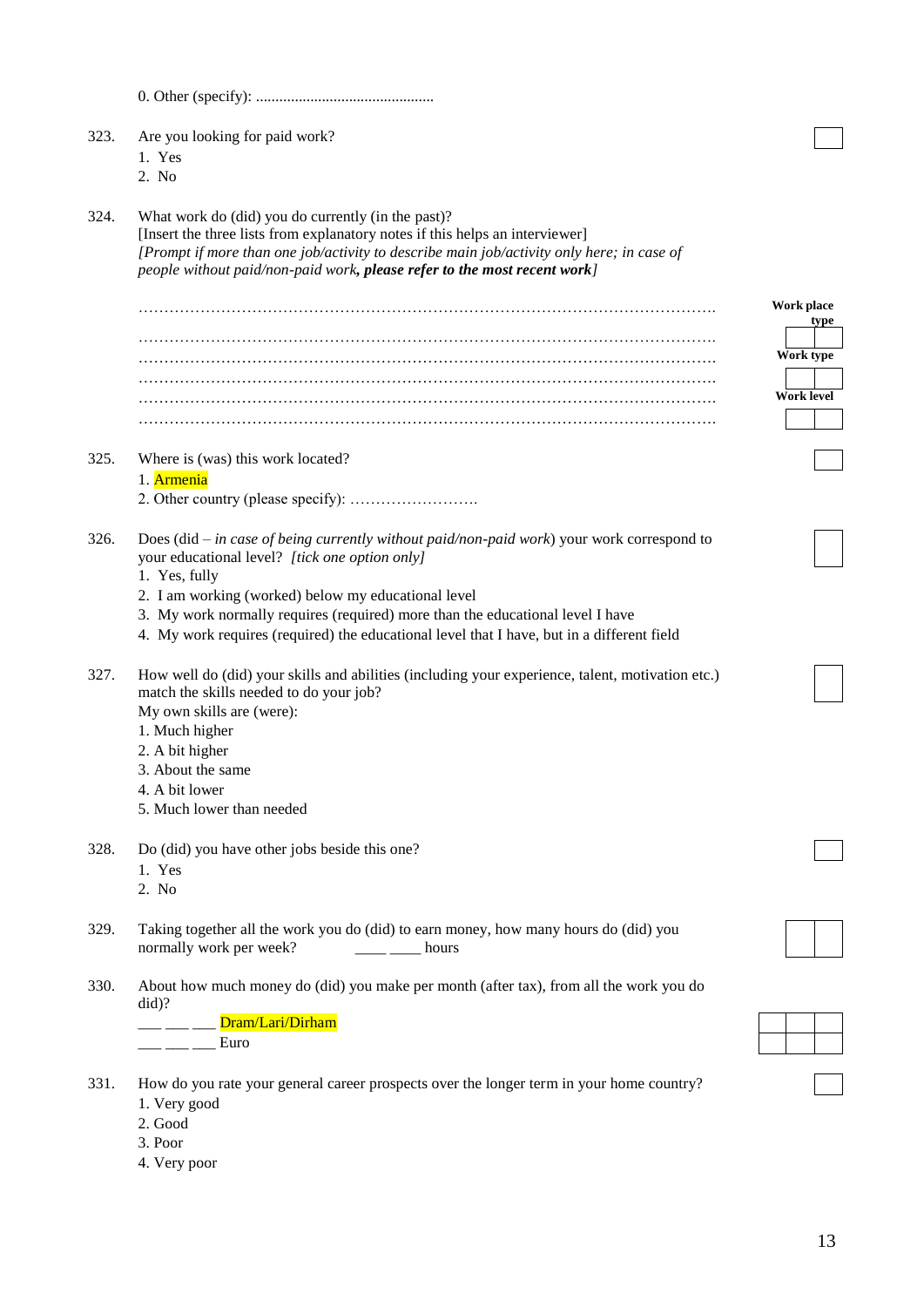## **Section D. Intentions**

| 401. | Are you currently thinking seriously to move abroad to live and work?<br>$\rightarrow$ Q404<br>1. Yes<br>2. No                                                                                                                                                                                                                                                                                                                                                                                                                                                                                                                                              |  |
|------|-------------------------------------------------------------------------------------------------------------------------------------------------------------------------------------------------------------------------------------------------------------------------------------------------------------------------------------------------------------------------------------------------------------------------------------------------------------------------------------------------------------------------------------------------------------------------------------------------------------------------------------------------------------|--|
| 402. | What are the reasons of your not thinking seriously to move abroad?<br>[Answers not to be prompted, wait for a spontaneous reaction of a respondent]<br>[Select up to <i>three</i> reasons; see options below if necessary]<br>1. This is my country/I belong here<br>2. My family/relatives are here<br>3. People are not friendly abroad<br>4. Discrimination in other countries<br>5. I would feel lonely abroad<br>6. Homesickness<br>7. Low incomes abroad<br>8. Poor work conditions abroad<br>9. Impossible or very difficult to find work abroad<br>10. Lack of financial resources<br>11. Legal barriers (difficult to get visa, work permit etc.) |  |
| 403. | Of the ones mentioned in the previous answer, what is the most important reason for not<br>thinking seriously to move abroad?                                                                                                                                                                                                                                                                                                                                                                                                                                                                                                                               |  |
|      | $\rightarrow$ Move to Q501                                                                                                                                                                                                                                                                                                                                                                                                                                                                                                                                                                                                                                  |  |
| 404. | How likely or unlikely is it that you would leave <b>Armenia</b> for work (temporary/permanent)<br>within the next 6 months?<br>1. Very likely<br>$\rightarrow$ also tick 'very likely' in Q405<br>2. Quite likely<br>[See explanatory notes]<br>3. Quite unlikely<br>4. Very unlikely                                                                                                                                                                                                                                                                                                                                                                      |  |
| 405. | How likely or unlikely is it that you would leave <b>Armenia</b> for work (temporary/permanent)<br>within the next $2$ years?<br>1. Very likely<br>2. Quite likely<br>[See explanatory notes]<br>3. Quite unlikely<br>4. Very unlikely                                                                                                                                                                                                                                                                                                                                                                                                                      |  |
| 406. | If you were to leave <b>Armenia</b> , please give me the reasons you would have for leaving?<br>[Answers not to be prompted, wait for a spontaneous reaction of a respondent]<br>[List up to <i>three</i> reasons; see explanatory notes if necessary]                                                                                                                                                                                                                                                                                                                                                                                                      |  |
| 407. | Of those mentioned in the previous answer, what is your most important reason?                                                                                                                                                                                                                                                                                                                                                                                                                                                                                                                                                                              |  |
| 408. | Would the decision to move abroad be made exclusively by you, or would others influence it<br>as well? [tick one answer only]<br>The decision would be made:<br>1. Entirely by me<br>$\rightarrow$ Q 410                                                                                                                                                                                                                                                                                                                                                                                                                                                    |  |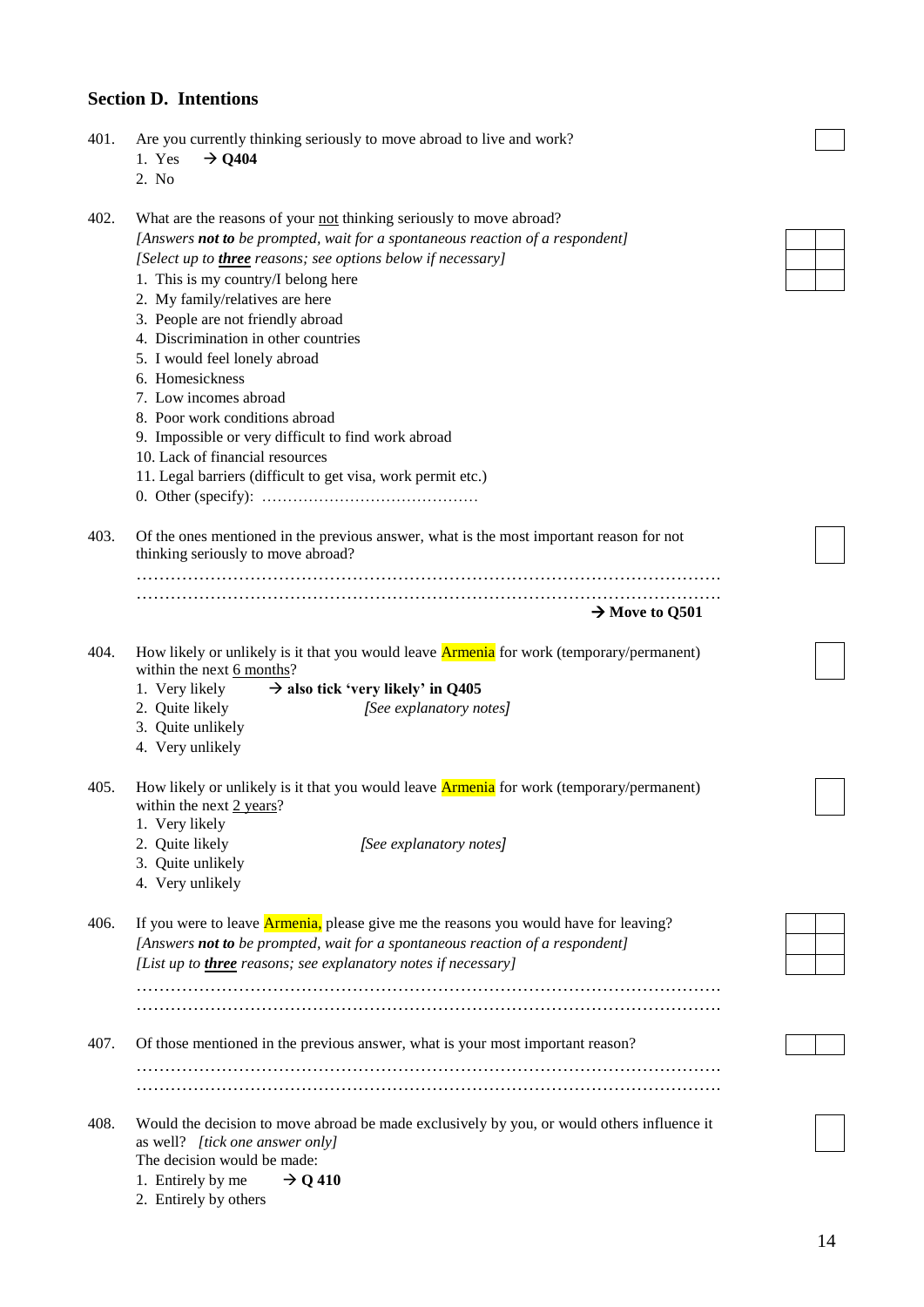|      | 3. By both (me and others)                                                                                                                                                                                                                                    |                    |
|------|---------------------------------------------------------------------------------------------------------------------------------------------------------------------------------------------------------------------------------------------------------------|--------------------|
| 409. | Who (else) might influence your decision to move abroad? [tick all applicable]<br>1. Family/relatives at home<br>2. Employer<br>3. Teacher<br>4. Friends/acquaintances at home<br>5. Family/relatives living abroad<br>6. Friends/acquaintances living abroad |                    |
| 410. | If you were to move abroad, which country would you be most likely to go to?                                                                                                                                                                                  |                    |
|      | [In case of 'Refuse to answer' $(-6)$ , 'No answer' $(-7)$ , 'Do not know' $(-8) \rightarrow Q414$ ]                                                                                                                                                          |                    |
| 411. | How likely or unlikely is it that you would move to (name MLD) to live and work?<br>1. Very likely<br>2. Quite likely<br>[See explanatory notes]<br>3. Quite unlikely<br>4. Very unlikely                                                                     |                    |
| 412. | Why would you move to (name MLD)?<br>[Answers not to be prompted, wait for a spontaneous reaction of a respondent]<br>[List up to <i>three</i> reasons; see explanatory notes if necessary]                                                                   |                    |
| 413. | What is the most important reason?                                                                                                                                                                                                                            |                    |
| 414. | Do you have the necessary financial resources to move abroad?<br>1. Yes<br>2. No                                                                                                                                                                              |                    |
| 415. | What job would you expect to do there if you go?<br>[Ask about work place type, work type and work level]<br>[Insert three lists from explanatory notes if this helps an interviewer]                                                                         | Work place<br>type |
|      |                                                                                                                                                                                                                                                               | Work type          |
|      |                                                                                                                                                                                                                                                               | Work level         |
|      |                                                                                                                                                                                                                                                               |                    |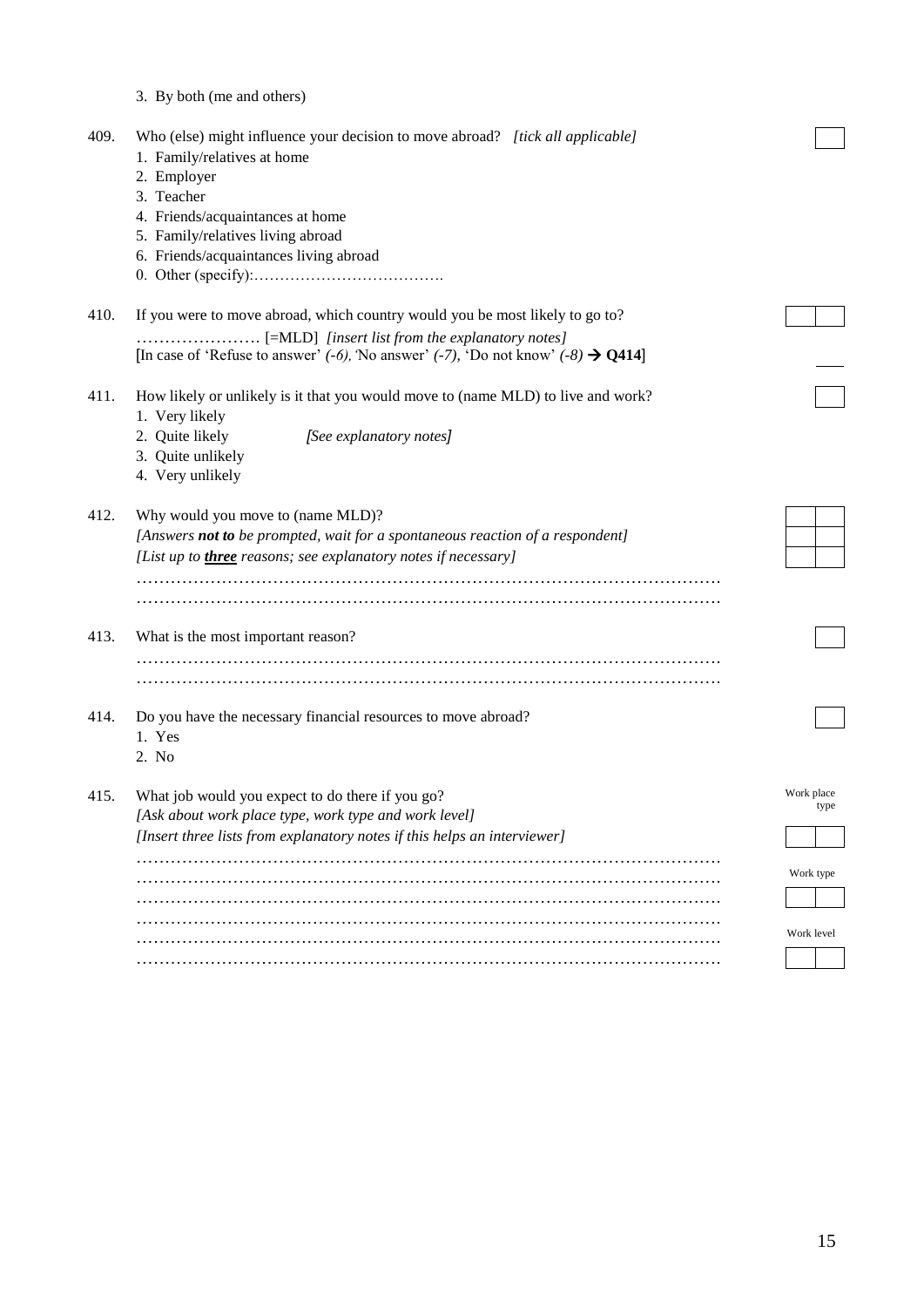# **Section E. Economic and living conditions of household**

| 501. | How many people are living in this household (including a respondent)?<br>persons                                                                                     |  |
|------|-----------------------------------------------------------------------------------------------------------------------------------------------------------------------|--|
|      | [note: include those who are temporarily absent]                                                                                                                      |  |
| 502. | How many of those people living in this household are dependents (children below 18 years<br>and people aged 65 years and more)?                                      |  |
|      | ___ ___ children below 18 years                                                                                                                                       |  |
|      | ___ ___ elderly persons aged 65 years and more                                                                                                                        |  |
| 503. | Are all of these people currently living in Armenia, or are any of them currently living<br>outside Armenia?<br>1. All in [name survey country]<br>$\rightarrow$ Q505 |  |
|      | 2. Some outside                                                                                                                                                       |  |
| 504. | How many are living in:<br>1. EU Member States [see explanatory notes]                                                                                                |  |
|      | 2. Other European countries (incl. Iceland, Norway, Switzerland, and the Western Balkans)                                                                             |  |
|      | 3. Other Euro-Asian Neighbours (Russia, Ukraine, Belarus, Moldova, Azerbaijan, Turkey)                                                                                |  |
|      | 4. Middle East and the Gulf (including all Arab countries, plus Israel)                                                                                               |  |
|      | 5. USA and Canada                                                                                                                                                     |  |
|      |                                                                                                                                                                       |  |
|      |                                                                                                                                                                       |  |
| 505. | Type of housing [Prompt: write in, don't ask]                                                                                                                         |  |
|      | 1. House                                                                                                                                                              |  |
|      | 2. Apartment                                                                                                                                                          |  |
|      |                                                                                                                                                                       |  |
| 506. | Do you own or rent your house or apartment?                                                                                                                           |  |
|      | 1. Own                                                                                                                                                                |  |
|      | 2. Rent                                                                                                                                                               |  |
|      | 3. Live in free of charge                                                                                                                                             |  |
| 507. | How many rooms do you have? _______ rooms [exclude entrance hall, kitchen and<br>bathrooms]                                                                           |  |
| 508. | Do you have access to any of the following (read each):                                                                                                               |  |
|      | N <sub>o</sub><br>Yes                                                                                                                                                 |  |
|      | 2<br>1. Piped drinking water inside house/apartment<br>1                                                                                                              |  |
|      | 2. Hot water inside house/apartment<br>2<br>1                                                                                                                         |  |
|      | 3. Indoor flushing toilet for sole use of household<br>$\overline{c}$<br>1                                                                                            |  |
|      | $\overline{2}$<br>4. Modern heating system covering all parts of house<br>$\mathbf{1}$                                                                                |  |
| 508  | Do you have health insurance?                                                                                                                                         |  |
| bis. | (if applicable as an indication for vulnerability, example: to be added in Georgia)                                                                                   |  |
|      | 1. Yes, paid by the state                                                                                                                                             |  |
|      | 2. Yes, paid by myself (private insurance)                                                                                                                            |  |
|      | 3. No, I cannot afford it                                                                                                                                             |  |
|      | 4. No, other reasons                                                                                                                                                  |  |
| 509. | Do you have any of the following items (read each)                                                                                                                    |  |
|      | Yes<br>No-cannot afford<br>No-other reason                                                                                                                            |  |
|      | 1. Colour TV<br>2<br>3<br>1                                                                                                                                           |  |
|      | 2. Washing machine<br>1<br>2<br>3                                                                                                                                     |  |
|      | 3. Computer<br>3<br>1<br>2                                                                                                                                            |  |
|      |                                                                                                                                                                       |  |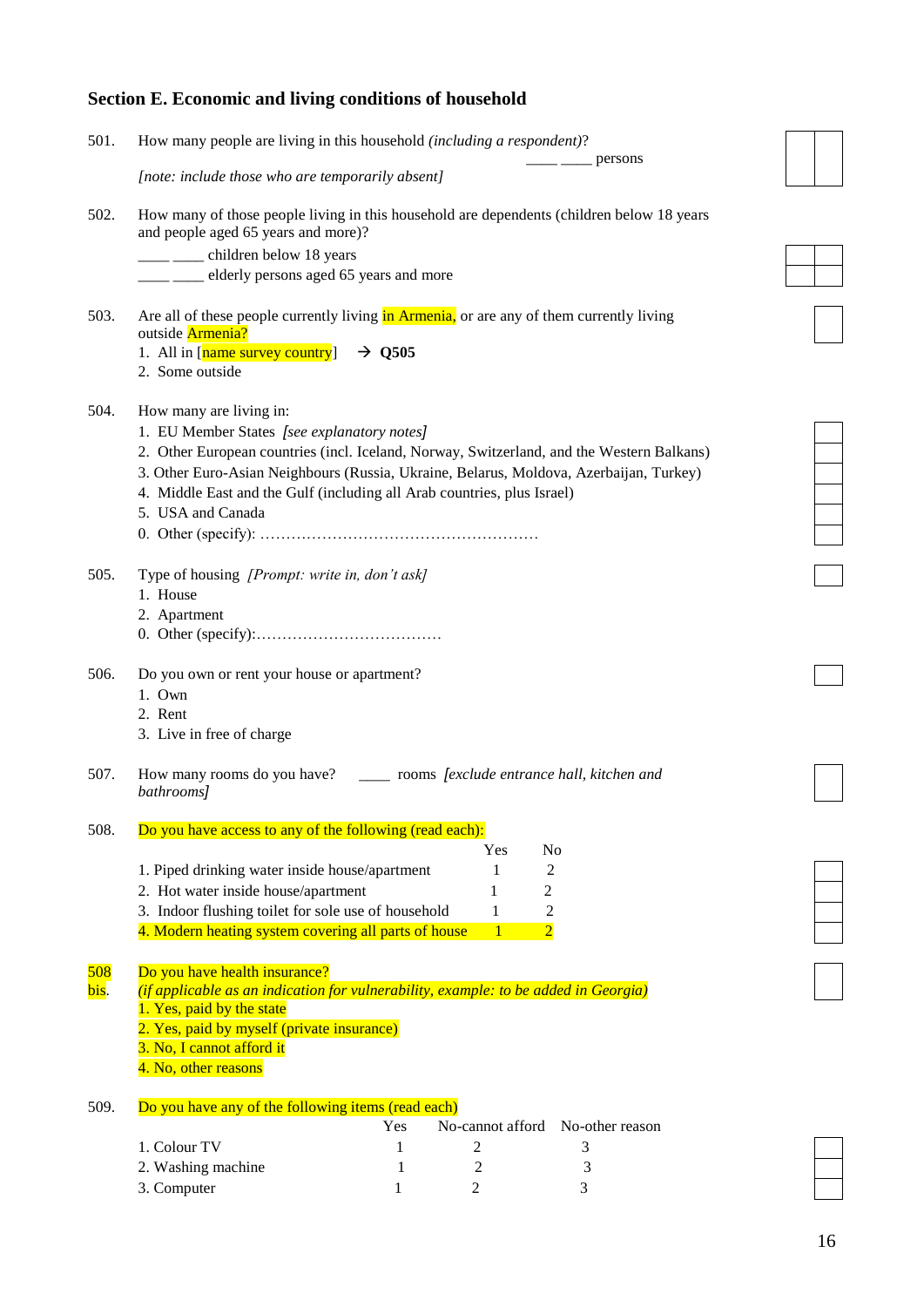| 4. Internet connection |  |  |
|------------------------|--|--|
| 5. Car                 |  |  |

510. What was the overall monthly disposable/net income of your household over the last 12 months?

*[please specify an amount for all applicable income components]* 1. Net (after tax and social insurance contributions) income from work of all household members *(living in Armenia)*

2. Income from social transfers (including family/children allowances, housing benefits, social assistance, unemployment benefits, old-age benefits, survivor' benefits, sickness benefits, disability benefits and education-related benefits)

- 3. Income from rent of property/land
- 4. Income from agriculture
- 5. Remittances from household members working abroad

6. Regular inter-household transfers (regular income received from a person who is not part

- of a household, incl. also remittances)
- 7. Interests, dividends, profit from capital investments
- 0. Other income received (specify): .......……..

| 511. | What was the <u>monthly</u> amount you paid for the following issues over the last 12 months? |
|------|-----------------------------------------------------------------------------------------------|
|      | [please specify an amount for all components, if applicable]                                  |

- 1. (Net) mortgage payments *(in case of owners of houses/apartments)*
- 2. Rent payments *(in case of tenants of houses/apartments)*
- 3. The cost of utilities (water, electricity, gas and heating) related to accommodation
- 4. Regular maintenance and repairs related to accommodation
- 5. Mandatory services (e.g. garbage removal) related to accommodation
- 6. Taxes on property/building
- 7. Regular inter-household transfer paid (regular income paid to another person who is not part of a household, e.g. compulsory alimony and child support)
- 8. Health insurance payments
- 9. Other debt to individual/institution
- 512. Do you or somebody from your household own agricultural land?

1. Yes Please specify how much  $\frac{1}{\sqrt{2}}$  xxxx  $\frac{1}{\sqrt{2}}$  xxxxx *[service providers to include appropriate units]*

- 2. No
- 513. In the last 12 months, how often did you receive money from someone abroad?
	- 1. Once a month or more
	- 2. Less than once a month, but more than once over the whole year
	- 3. Only once
	- 4. Not at all in the last 12 months  $\rightarrow$  0515
- 514. About how much money (remittances) did you receive in the last 12 months?

|  | Dram/Lari/Dirham |  |
|--|------------------|--|
|  |                  |  |

 $\overline{\phantom{a}}$   $\overline{\phantom{a}}$   $\overline{\phantom{a}}$   $\overline{\phantom{a}}$   $\overline{\phantom{a}}$   $\overline{\phantom{a}}$   $\overline{\phantom{a}}$   $\overline{\phantom{a}}$   $\overline{\phantom{a}}$   $\overline{\phantom{a}}$   $\overline{\phantom{a}}$   $\overline{\phantom{a}}$   $\overline{\phantom{a}}$   $\overline{\phantom{a}}$   $\overline{\phantom{a}}$   $\overline{\phantom{a}}$   $\overline{\phantom{a}}$   $\overline{\phantom{a}}$   $\overline{\$ 

515. Overall, is the financial situation of the household sufficient to cover all your basic needs? 1. More than sufficient

- 2. Sufficient
- 3. Sometimes sufficient, sometimes not *[See explanatory notes]*
- 4. Insufficient
- 5. Not at all sufficient
- 516. How would you rate this household economically compared to other households in this neighbourhood?
	- 1. Much better off





| <u>Lari/Dir</u> |      |  |  |  |  |  |
|-----------------|------|--|--|--|--|--|
|                 | Euro |  |  |  |  |  |
|                 |      |  |  |  |  |  |
|                 |      |  |  |  |  |  |
|                 |      |  |  |  |  |  |
|                 |      |  |  |  |  |  |
|                 |      |  |  |  |  |  |
|                 |      |  |  |  |  |  |
|                 |      |  |  |  |  |  |
|                 |      |  |  |  |  |  |
|                 |      |  |  |  |  |  |
|                 |      |  |  |  |  |  |
|                 |      |  |  |  |  |  |

Drai ham